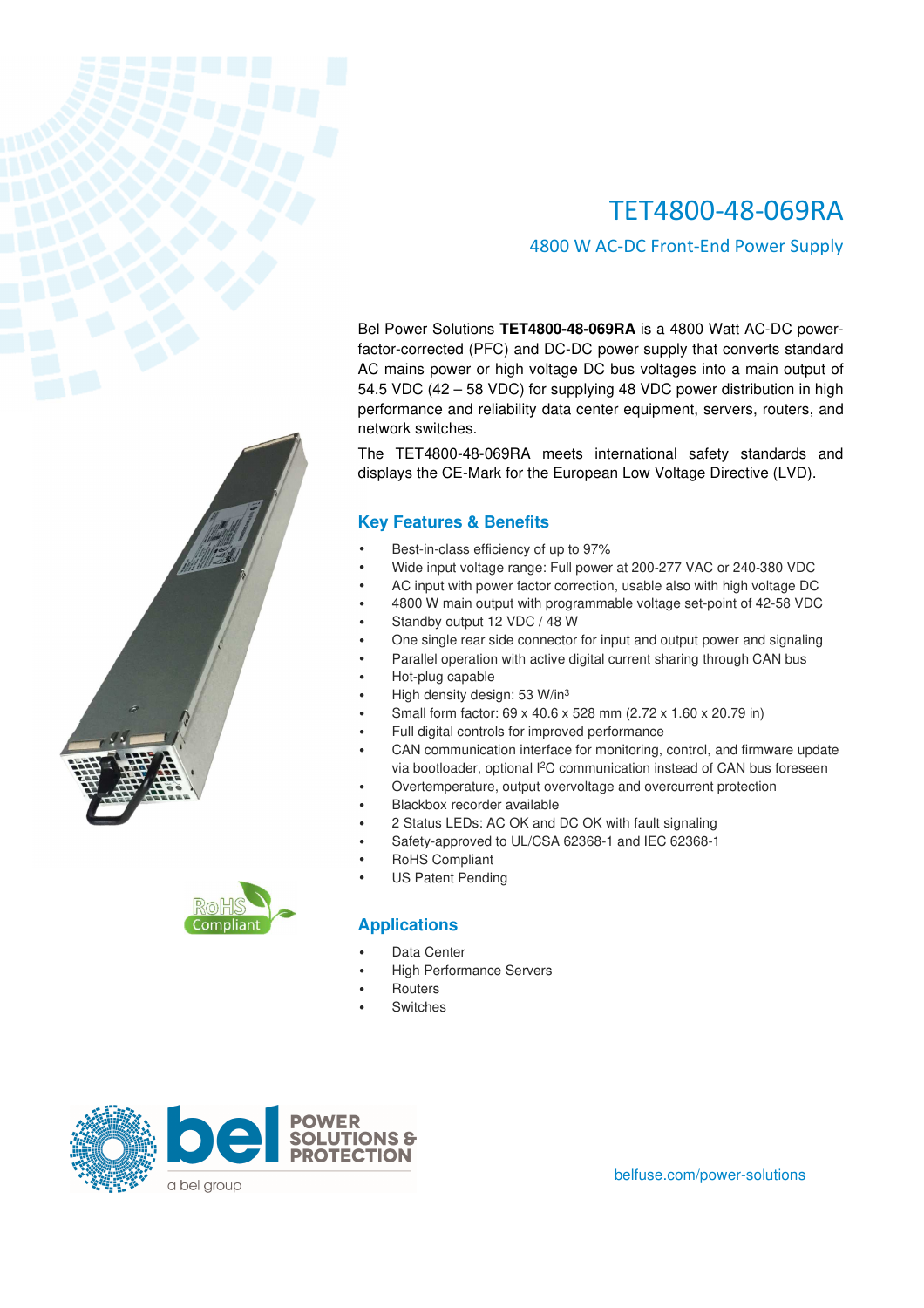## <sup>2</sup> TET4800-48-069RA

## **1. ORDERING INFORMATION**

| TET                   | 4800               | 48             |      | 069   |                          | 7AV   | <b>Option Code</b>    |
|-----------------------|--------------------|----------------|------|-------|--------------------------|-------|-----------------------|
| <b>Product Family</b> | <b>Power Level</b> | Dash V1 Output | Dash | Width | Airflow                  | Input |                       |
| <b>TET Front-End</b>  | 4800 W             | 48 V           |      | 69 mm | R: Reversed <sup>1</sup> | A: AC | Blank: Standard model |

#### **2. OVERVIEW**

The TET4800-48-069RA is a fully DSP controlled, highly efficient front-end power supply. It incorporates resonant-soft-switching technology and highly integrated conversion stages to reduce component stresses, providing increased system reliability, very high efficiency and high power density. With a wide input operating voltage range and minimal linear derating of output power with respect to ambient temperature, the TET4800-48-069RA maximizes power availability in demanding server, switch, and router applications. The power supply is fan cooled and ideally suited for server integration with a matching airflow path.

The PFC stage is digitally controlled using a state-of-the-art digital signal processing algorithm to guarantee best efficiency and unity power factor over a wide operating range when using AC input voltage. When operated with high voltage DC the PFC circuit is still in operation, but input current is controlled to be DC.

The DC-DC stage uses soft switching resonant techniques in conjunction with synchronous rectification. An active OR-ing device on the output ensures no reverse load current and renders the supply ideally suited for operation in redundant power systems.

The optional always-on +12V standby output provides power to external power distribution and management controllers. Its protection with an active OR-ing device provides for maximum reliability.

Status information is provided with front-panel LEDs. In addition, the power supply can be monitored and controlled (i.e. fan speed setpoint) via CAN communication interface. It allows full monitoring of the supply, including input and output voltage, current, power, and inside temperatures. The same CAN bus supports the bootloader to allow field update of the firmware in the DSP controllers.

Cooling is managed by a fan, controlled by the DSP controller. The fan speed is adjusted automatically depending on the actual power demand and supply temperature and can be overridden through the CAN bus. Availability of an optional I2C bus instead of CAN bus is foreseen.



Figure 1. TET4800-48-069RA Block Diagram

<sup>1</sup> Front to Rear

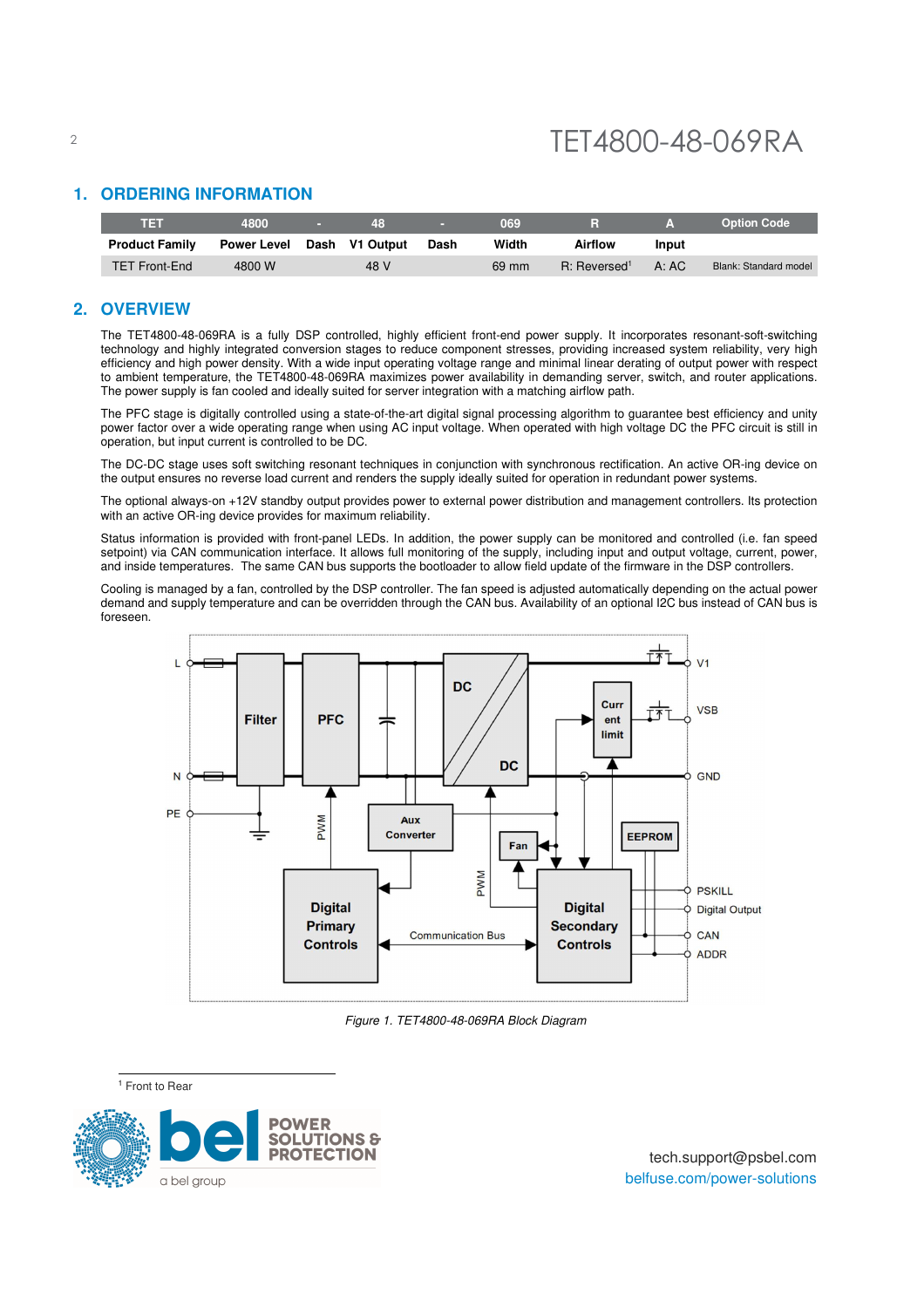## **3. ABSOLUTE MAXIMUM RATINGS**

Stresses in excess of the absolute maximum ratings may cause performance degradation, adversely affect long-term reliability, and cause permanent damage to the power supply.

| <b>PARAMETER</b> |               | <b>CONDITIONS / DESCRIPTION '</b> | MIN | <b>MAX</b> | <b>UNITS</b>             |
|------------------|---------------|-----------------------------------|-----|------------|--------------------------|
| $Vi$ maxc        | Maximum Input | Continuous                        |     | 305<br>400 | <b>VAC</b><br><b>VDC</b> |

## **4. INPUT**

General Condition:  $T_A = 0...45$  °C unless otherwise specified.

| <b>PARAMETER</b>            |                                                      | <b>DESCRIPTION / CONDITION</b>                                                                                       | <b>MIN</b> | <b>NOM</b> | <b>MAX</b> | <b>UNIT</b> |
|-----------------------------|------------------------------------------------------|----------------------------------------------------------------------------------------------------------------------|------------|------------|------------|-------------|
| V <sub>i</sub> AC nom       | Rated AC Input Voltage                               | Rated AC Input Voltage                                                                                               | 100        | 230        | 277        | <b>VAC</b>  |
| V <sub>i</sub> AC operating | AC Input Voltage Range                               | Operating AC Input Voltage (V <sub>i AC min</sub> to V <sub>i AC max</sub> )                                         | 90         |            | 305        | <b>VAC</b>  |
| $Vi$ AC HL                  | High line AC Input Voltage                           | AC Input Voltage Range with full output power                                                                        | 180        |            | 305        | <b>VAC</b>  |
| V <sub>i</sub> AC Red       | Derated AC Input Voltage                             | AC Input Voltage Range with reduced output power                                                                     | 90         |            | 180        | <b>VAC</b>  |
| V <sub>i</sub> DC nom       | Rated DC Input Voltage                               | Rated DC Input Voltage                                                                                               | 240        |            | 380        | <b>VDC</b>  |
| V <sub>i</sub> DC operating | DC Input Voltage range                               | Operating DC Input Voltage (V <sub>i DC min</sub> to V <sub>i DC max)</sub>                                          | 192        |            | 400        | <b>VDC</b>  |
| $I_{i \max}$                | Max Input Current                                    | $V_{i,AC}$ > 200 VAC or $V_{i,DC}$ > 200 VDC                                                                         |            |            | 28         | $A_{rms}$   |
| $\mathsf{I}_{i,p}$          | Inrush Current Limitation                            | Vi AC min to Vi AC max or Vi DC min to Vi DC max                                                                     |            |            | 50         | $A_{p}$     |
| $F_i$                       | Input Frequency                                      |                                                                                                                      | 47         | 50/60      | 63         | Hz          |
| <b>PF</b>                   | Power Factor                                         | $V_{i,AC,nom}$ , 50Hz, $I_1 > 0.3 I_{1,nom}$                                                                         | 0.97       |            |            | W/VA        |
| <b>THD</b>                  | <b>Total Harmonic Distortion</b><br>on Input Current | $V_{i,AC,HL}$ , > 50 % $P_{1,nom}$                                                                                   |            | 3          | 5          | $\%$        |
| V <sub>i</sub> AC on        | Turn-on AC Input Voltage <sup>2</sup>                | Ramping up                                                                                                           | 86         | 88         | 90         | <b>VAC</b>  |
| $V_i$ AC off                | Turn-off AC Input Voltage                            | Ramping down                                                                                                         | 80         | 83         | 86         | <b>VAC</b>  |
| $V_i$ <sub>DC</sub> on      | Turn-on DC Input Voltage                             | Ramping up                                                                                                           | 183        | 186        | 188        | <b>VDC</b>  |
| V <sub>i</sub> DC off       | Turn-off DC Input Voltage                            | Ramping down                                                                                                         | 176        | 181        | 185        | <b>VDC</b>  |
|                             |                                                      | $V_i = 277 \text{ VAC}, 0.1 \cdot I_{1\text{ nom}}, I_{SB} = 0A, V_{x\text{ nom}}, T_A = 25\text{°C}$                |            | 93.6       |            |             |
|                             | Efficiency <sup>3</sup>                              | $V_i = 277 \text{ VAC}, 0.2 \cdot I_{1 \text{ nom}}, \text{IsB} = 0 \text{A}, V_{x \text{ nom}}, T_A = 25 \text{°C}$ |            | 96.1       |            | $\%$        |
| η                           |                                                      | $V_i = 277 \text{ VAC}, 0.5 \cdot I_{1 \text{ nom}}, I_{SB} = 0 \text{A}, V_{x \text{ nom}}, T_A = 25 \text{°C}$     |            | 96.8       |            |             |
|                             |                                                      | $V_i = 277$ VAC, $I_1$ nom, $I_{SB} = 0A$ , $V_{x}$ nom, $T_A = 25$ °C                                               |            | 96.0       |            |             |
| Thold                       | Hold-up Time                                         | After last AC zero crossing, $V_1 > 41 V$ ,<br>Vi AC nom, P1 nom                                                     | 13         |            |            | ms          |
| Thold-up, vsb-to-vo1        | Time from Vo1 to Vsb<br>Leaving Regulation           | All hold-up conditions                                                                                               | 40         |            |            | ms          |

<sup>2</sup> The Front-End is provided with a minimum hysteresis of 3 V during turn-on and turn-off within the ranges<br><sup>3</sup> Efficiency measured with fan loss included in PSU losses



**Asia-Pacific** +86 755 298 85888 **Europe, Middle East** +353 61 225 977 **North America** +1 408 785 5200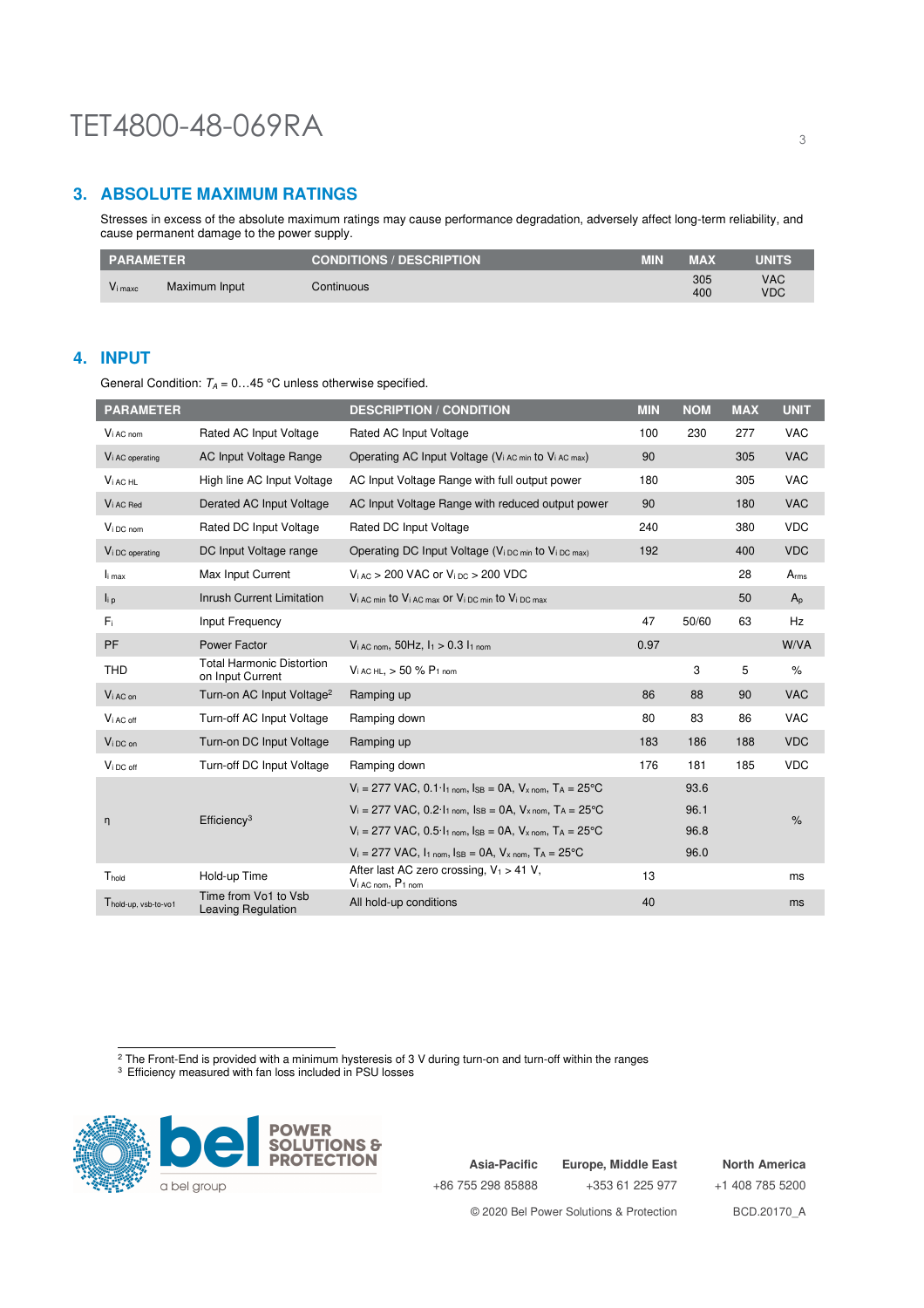#### **4.1. INPUT FUSE**

Fast-acting 60 A (parallel  $2 \times 30$ A) input fuses (6.3  $\times$  32 mm) in series the L- line inside the power supply protect against severe defects. The fuses are not accessible from the outside and are therefore not serviceable parts.

#### **4.2. INRUSH CURRENT**

The power supply exhibits an X capacitance of  $5.8 \mu F$ , resulting in a low and short peak current, when the supply is connected to the mains. The internal bulk capacitors will be charged through NTC resistors which will limit the inrush current.

#### **NOTE:**

Do not repeat plug-in / out operations below 30 sec interval time, or else the internal in-rush current limiting device (NTC) may not sufficiently cool down and excessive inrush current may result.

#### **4.3. INPUT UNDER-VOLTAGE**

If the input voltage is reduced below the input under-voltage lockout threshold  $V_{i AC \text{ off}}$  or  $V_{i DC \text{ off}}$ , the supply will be inhibited. Once the input voltage rises above  $V_{iAC \text{ on }} V_i_{DC \text{ on }}$ , the supply will return to normal operation again.

#### **4.4. POWER FACTOR CORRECTION**

Power factor correction (PFC) is achieved by controlling the input current waveform synchronously with the input voltage. A fully digital controller is implemented giving outstanding PFC results over a wide input voltage and load range. The input current will follow the shape of the input voltage. If, for instance, the input voltage has a trapezoidal waveform, then the current will also show a trapezoidal waveform.

#### **4.5. EFFICIENCY**

The high efficiency is achieved by using state-of-the-art silicon power devices in conjunction with soft-transition topologies minimizing switching losses and a full digital control scheme. Synchronous rectifiers on the output reduce the losses in the high current output path. The rpm of the fan is digitally controlled to keep all components at an optimal operating temperature regardless of the ambient temperature and load conditions. Figure 2 shows the measured efficiency with AC input voltage applied, with standby output at zero load, while Figure 3 represents the efficiency when operating with high voltage DC input.





Figure 2. Typical Efficiency vs. Load Current at AC Input Figure 3. Typical Efficiency vs. Load Current at HVDC Input



tech.support@psbel.com belfuse.com/power-solutions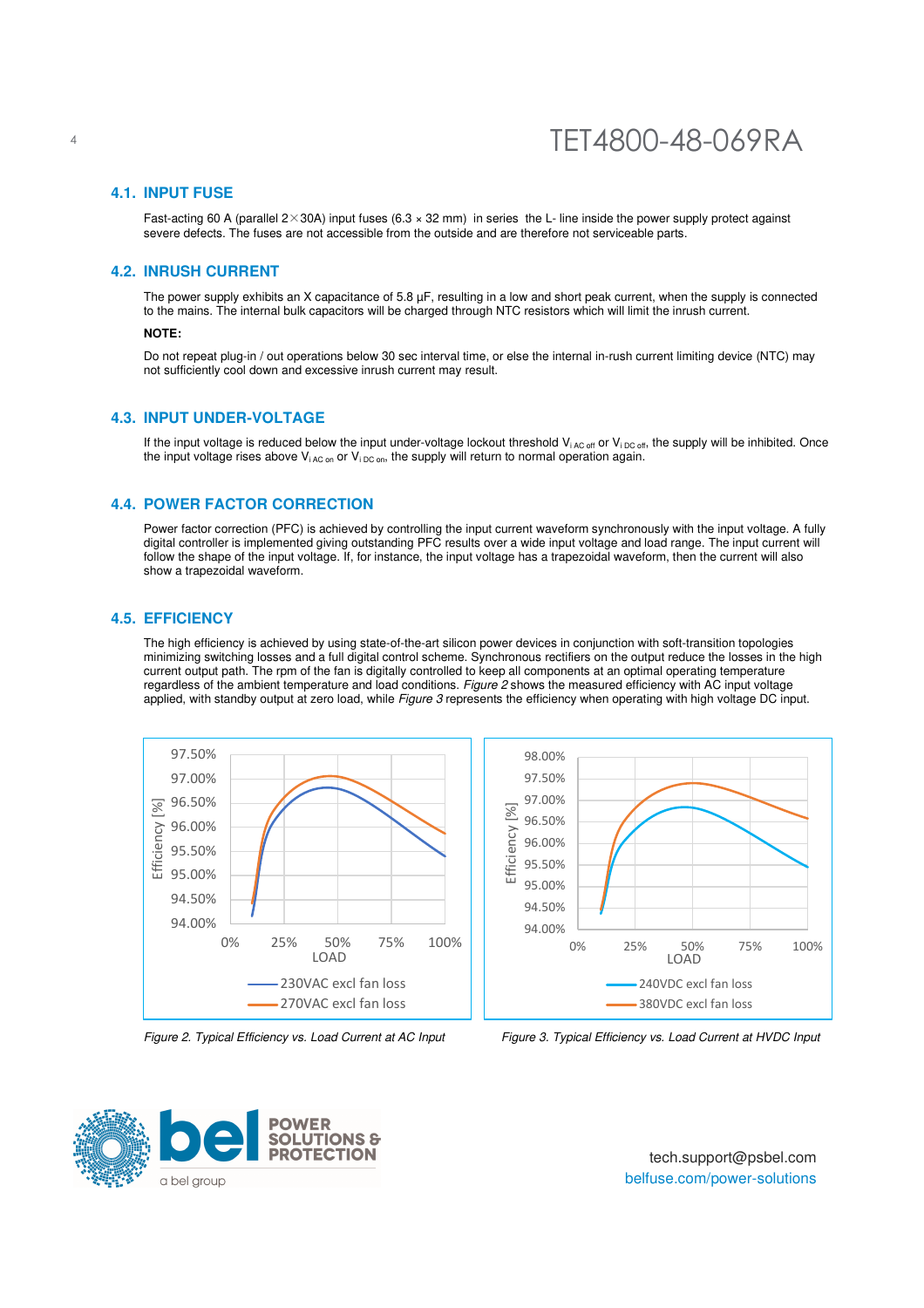## **5. OUTPUT**

General Condition:  $T_A = 0...45$  °C unless otherwise noted.

| <b>PARAMETER</b>               |                                                         | <b>DESCRIPTION / CONDITION</b>                                                                                                                | <b>MIN</b> | <b>NOM</b>                  | <b>MAX</b>     | <b>UNIT</b>             |
|--------------------------------|---------------------------------------------------------|-----------------------------------------------------------------------------------------------------------------------------------------------|------------|-----------------------------|----------------|-------------------------|
| <b>Main Output V1</b>          |                                                         |                                                                                                                                               |            |                             |                |                         |
| $V1$ nom                       | Nominal Output Voltage                                  | $0.5 \cdot I_{1\text{ nom}}$ , T <sub>a</sub> $\leq 45^{\circ}$ C                                                                             |            | 54.5                        |                | <b>VDC</b>              |
| $V_1$ prg                      | Programmable Output Voltage<br>Range                    | $0.5 \cdot 11 \text{ nom}$ . T <sub>a</sub> $\leq 45^{\circ}$ C                                                                               | 42         |                             | 58             | <b>VDC</b>              |
| $V1$ set                       | <b>Output Setpoint Accuracy</b>                         | $0.5 \cdot I_1$ nom, $T_a \leq 45^{\circ}$ C                                                                                                  | $-0.5$     |                             | $+0.5$         | %V <sub>1 nom</sub>     |
| dV <sub>1 tot</sub>            | <b>Total Regulation</b>                                 | $V_i$ AC min to $V_i$ AC max or $V_i$ DC min to $V_i$ DC max,<br>0 to 100% $I1$ <sub>nom</sub> , T <sub>a min</sub> to T <sub>a max</sub>     | $-2$       |                             | $+2$           | $\%$ V <sub>1</sub> nom |
| $P_1$ nom                      | Nominal Output Power                                    | $V_i$ AC HL Or $V_i$ DC operating, $T_a \leq 45^{\circ}$ C, $V_1 \geq 48.0$ V                                                                 |            | 4800                        |                | W                       |
|                                | See Figure 4                                            | $V_i$ AC HL OF $V_i$ DC operating, $T_a = 55^{\circ}$ C, $V_1 \ge 48.0$ V                                                                     |            | 4000                        |                | W                       |
|                                |                                                         | $V_{i \text{ AC HL}}$ or $V_{i \text{ DC operating}}$ , $T_a \leq 45^{\circ}$ C, $V_1 = 54.5$ V                                               |            | 88                          |                | <b>ADC</b>              |
|                                | Nominal Output Current                                  | $V_i$ AC HL OF $V_i$ DC operating, $T_a = 55$ °C, $V_1 = 54.5$ V                                                                              |            | 73                          |                | <b>ADC</b>              |
| $11$ nom                       |                                                         | Vi AC HL OF Vi DC operating, $T_a \leq 45^{\circ}$ C, V <sub>1</sub> = 48.0 V                                                                 |            | 100                         |                | <b>ADC</b>              |
|                                |                                                         | $V_i$ AC HL OF $V_i$ DC operating, $T_a \leq 45^{\circ}$ C, $V_1 = 58.0$ V                                                                    |            | 83                          |                | <b>ADC</b>              |
| P <sub>1 red</sub>             | Available Output Power at<br>$V_i < 180$ VAC            | $V_i$ AC Red. Ta ≤ 45°C, $V_1$ ≥ 48.0 V                                                                                                       |            | See<br>Figure <sub>54</sub> |                | W                       |
| P <sub>1 red</sub>             | Low Line Output Power                                   | $V_i$ = 120 VAC, T <sub>a</sub> ≤ 45°C, V <sub>1</sub> ≥ 48.0 V                                                                               |            | 3067                        |                | W                       |
| $11$ ol                        | Short Time Over Load Current.<br>Maximum duration 10 ms | $V_i$ AC Red, $V_i$ AC HL, $V_i$ DC operating, relative to static<br>output current available                                                 |            |                             | 110            | $\%$                    |
| V <sub>1</sub> pp              | <b>Output Ripple Voltage</b>                            | 20 MHz BW                                                                                                                                     |            |                             | 1000           | mVpp                    |
|                                |                                                         | $Ta = 25 °C$                                                                                                                                  |            |                             |                |                         |
| $dV1$ Load                     | <b>Load Regulation</b>                                  | $V_i = V_i$ AC nom Of $V_i$ DC nom, $0 - 100$ % $I_1$ nom                                                                                     |            | $-10$                       |                | mV/A                    |
| $dV_1$ Line                    | Line Regulation                                         | Vi AC min to Vi AC max or Vi DC min to Vi DC max                                                                                              |            | $\Omega$                    |                | mV                      |
| dlshare                        | <b>Current Sharing</b>                                  | Deviation from $I_{1 \text{ tot}}/N$ , $I_1 > 25\% I_{1 \text{ nom}}$                                                                         | $-2.5$     |                             | $+2.5$         | <b>ADC</b>              |
| $dV_{dyn}$                     | <b>Dynamic Load Regulation</b>                          | $\Delta l_1 = 50\%$ $l_{1\text{ nom}}$ , $l_1 = 10$ 100% $l_{1\text{ nom}}$ ,<br>$dl_1/dt = 1A/\mu s$ , f = 2  50 Hz,<br>Duty cycle = $2080%$ | $-2$       |                             | $\overline{2}$ | $\vee$                  |
| T <sub>rec</sub>               | <b>Recovery Time</b>                                    | Within 1% of $V_1$ final steady state<br>$I_1 = 10100\% I_{1}$ nom                                                                            |            |                             | $\overline{2}$ | ms                      |
| t <sub>AC</sub> v <sub>1</sub> | Start-up Time from AC                                   | Time from $V_i$ in range to $V_1$ in regulation,<br>$T_A = 25 °C$                                                                             |            |                             | 4 <sup>5</sup> | sec                     |
| tv <sub>1</sub> rise           | <b>Rise Time</b>                                        | $V_1 = 1090\% V_{1,nom}$                                                                                                                      |            | 12                          |                | ms                      |
| $C_{V1}$                       | Maximum Capacitive Load <sup>6</sup>                    |                                                                                                                                               |            |                             | 15000          | μF                      |

<sup>4</sup> Example: At nominal grid 120 VAC the max. output power is 3067W, will be provided also with grid fluctuation -10 % down to 108 VAC.<br><sup>5</sup> At low ambient temperature T<sub>A</sub> < 10 °C this time can rise to max 10 s<br><sup>6</sup> PSU tes



**Asia-Pacific** +86 755 298 85888 **Europe, Middle East** +353 61 225 977

**North America** +1 408 785 5200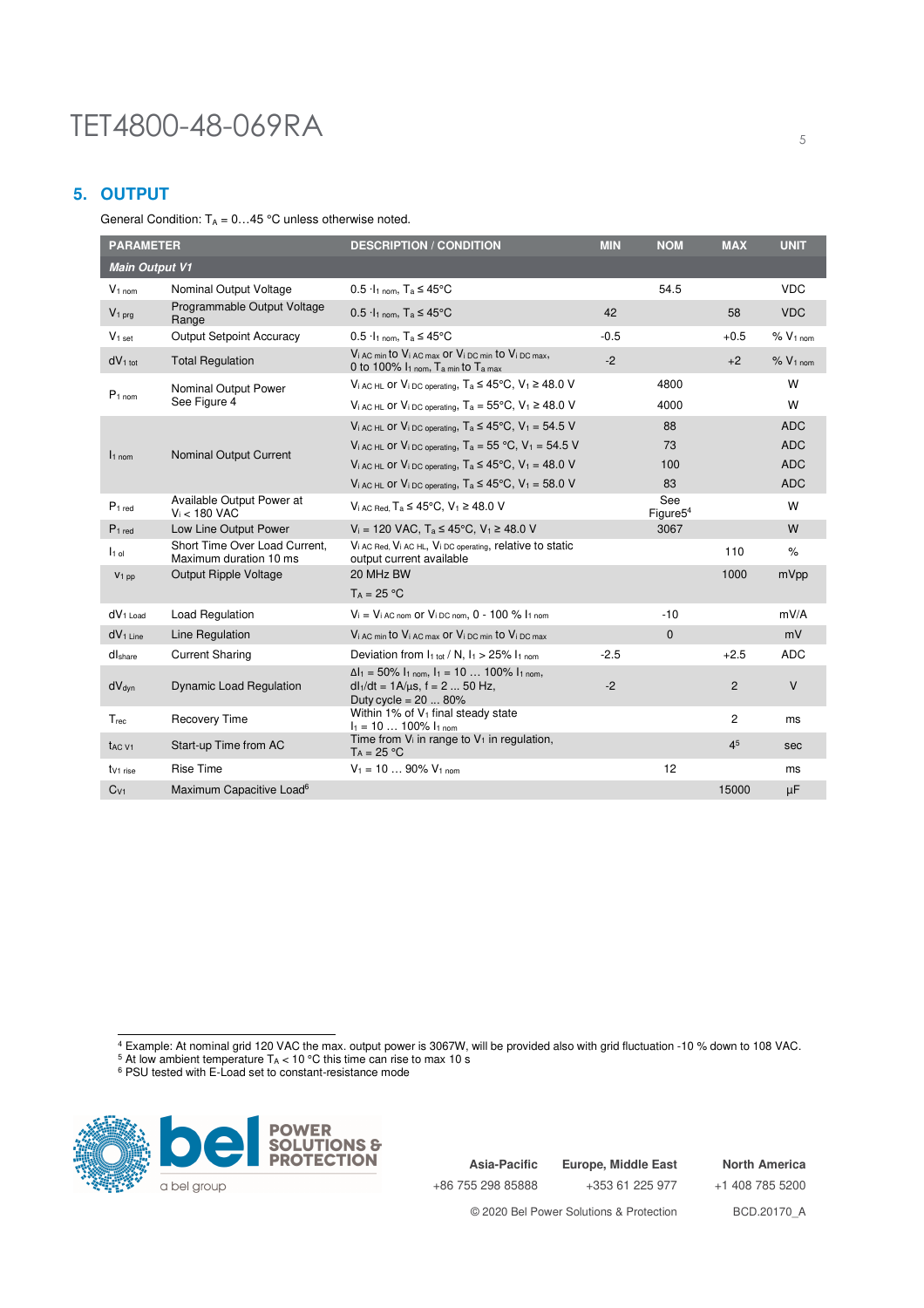

Figure 4. output power vs Temperature



Figure 5. output power vs Input Voltage

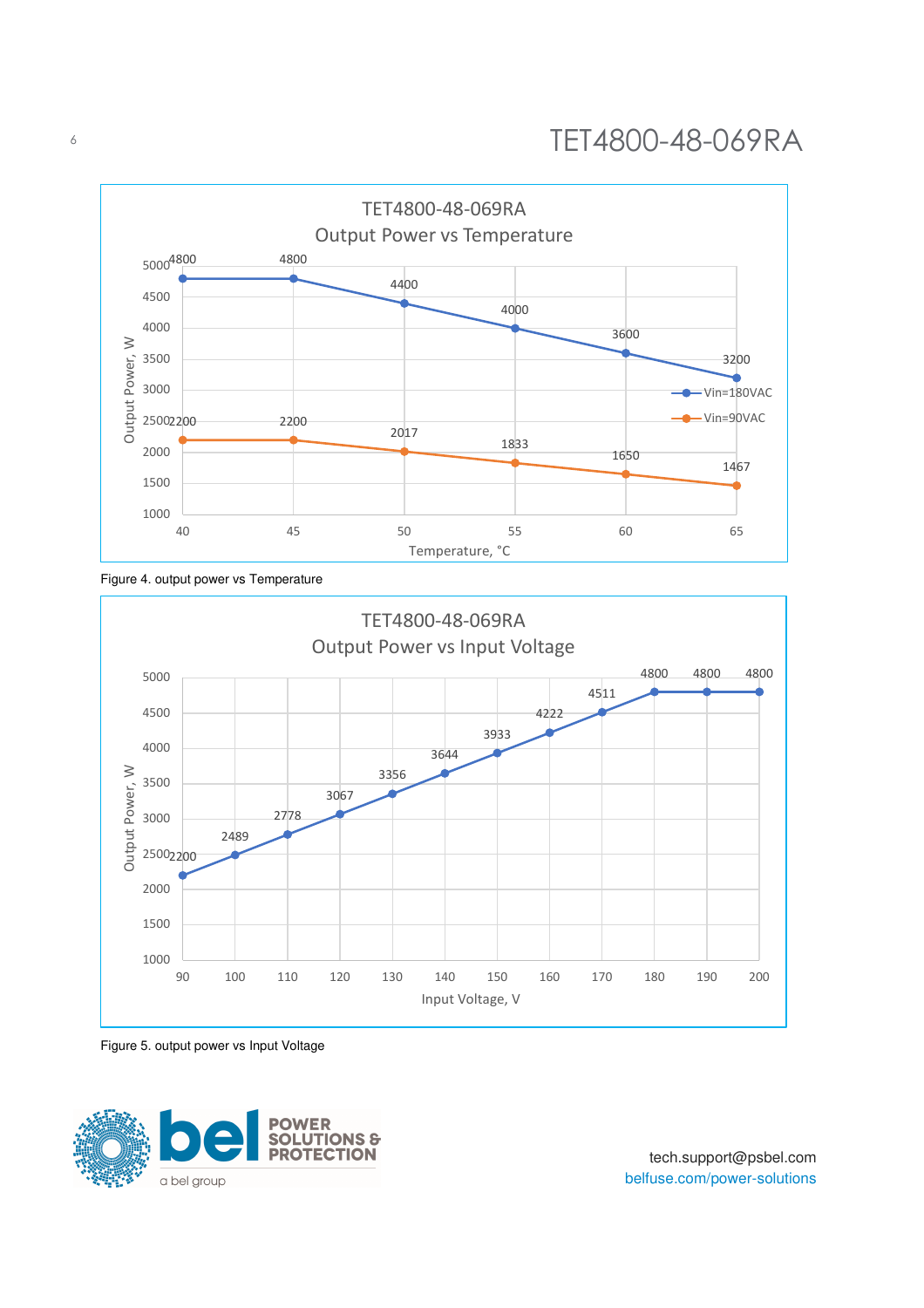## TET4800-48-069RA 72 2022 12:00 12:00 12:00 12:00 12:00 12:00 12:00 12:00 12:00 12:00 12:00 12:00 12:00 12:00 1

### **5.1. STANDBY OUTPUT**

A standby output is available, delivering 12 V with up to 4 A, to provide power to system management controls.

The output is always enabled if the input voltage is within operating range, and provides over current, over voltage and over temperature protections. Current share on standby output is provided by passive droop sharing.

General Condition:  $T_A = 0...45$  °C unless otherwise noted.

| <b>PARAMETER</b>          |                                 | <b>DESCRIPTION / CONDITION</b>                                                                                                 | <b>MIN</b> | <b>NOM</b>   | <b>MAX</b>     | <b>UNIT</b>      |
|---------------------------|---------------------------------|--------------------------------------------------------------------------------------------------------------------------------|------------|--------------|----------------|------------------|
| <b>Standby output VSB</b> |                                 |                                                                                                                                |            |              |                |                  |
| V <sub>SB nom</sub>       | Nominal Output Voltage          | $I_{SB} = 0 A$ , $T_A = 25 °C$                                                                                                 |            | 12           |                | <b>VDC</b>       |
| V <sub>SB</sub> set       | <b>Output Setpoint Accuracy</b> | $I_{SB} = 0 A$ , $T_A = 25 °C$                                                                                                 | $-2$       |              | $+2$           | $%$ $V_{SB}$ nom |
| $dV_{SB\,tot}$            | <b>Total Regulation</b>         | $V_{i,min}$ to $V_{i,max}$ , 0 to 100 % $I_{SB nom}$ , $T_{A,min}$ to $T_{A,max}$                                              | $-5$       |              | $+3$           | $%$ $V_{SB}$ nom |
| P <sub>SB</sub> nom       | Nominal Output Power            |                                                                                                                                |            | 48           |                | W                |
| ISB nom                   | Nominal Output Current          |                                                                                                                                |            | 4            |                | <b>ADC</b>       |
| $V_{SB,pp}$               | Output Ripple Voltage           | 20 MHz BW                                                                                                                      |            |              | 300            | mVpp             |
| dV <sub>SB Load</sub>     | Load Regulation                 | 0 - 100 % ISB nom                                                                                                              |            | $-72$        |                | mV/A             |
| dV <sub>SB Line</sub>     | Line Regulation                 | $V_i = V_i$ AC min $\ldots$ V <sub>i</sub> AC max Or V <sub>i</sub> DC min $\ldots$ V <sub>i</sub> DC max                      |            | $\mathbf{0}$ |                | mV               |
| dlshare                   | <b>Current Sharing</b>          | Deviation from $I_{SB\,tot}$ / N                                                                                               |            |              | 2              | <b>ADC</b>       |
| dV <sub>dyn</sub>         | <b>Dynamic Load Regulation</b>  | $\Delta$ ISB = 50% ISB nom, ISB = 10  100% ISB nom,<br>$d_{\text{SB}}/dt = 0.1A/\mu s$ , f = 2  50 Hz,<br>Duty cycle = $2080%$ | $-600$     |              | 600            | mV               |
| $T_{rec}$                 | Recovery Time                   | Within 1% of V <sub>SB</sub> final steady state                                                                                |            |              | 2              | ms               |
| <b>TAC VSB</b>            | Start-up Time from AC           | Time from $V_i$ in range to $V_{SB}$ in regulation, $T_A > 10^{\circ}C$                                                        |            |              | 3 <sup>7</sup> | sec              |
| tvSB rise                 | <b>Rise Time</b>                | $V_{SB} = 10 \dots 90\%$ V <sub>SB nom</sub>                                                                                   |            | 15           |                | ms               |
| C <sub>VSB</sub>          | Maximum Capacitive Load         |                                                                                                                                |            |              | 3000           | μF               |

### **5.2. OUTPUT VOLTAGE RIPPLE**

The internal output capacitance at the power supply output (behind OR-ing element) is minimized to prevent disturbances during hot plug. To provide low ripple voltage at the application, external capacitors should be added at the input of the connected load circuits.

#### **5.3. OVERSUBSCRIPTION**

The main output has the capability to allow a load current of up to 10 A above the nominal output current rating for a maximum duration of 5 ms. This allows the system to consume extended power for short time dynamic processes. Oversubscription can be used with maximum 10% duty cycle. If the output current is less than 10 A above nominal output current, then the oversubscription time can be longer.

#### **5.4. OUTPUT ISOLATION**

Main and standby output (if available) and all signals are isolated from the chassis and protective earth connection, although the applied voltage must not exceed 100 Vpeak to prevent any damage to the power supply.

The main output return path serves as main and standby power return and reference for the two address signals ADDR0 and ADDR1. Care needs to be taken to reference these address signals as close as possible to the PSU's GND pins.

The CAN bus lines CAN\_H and CAN\_L, the output signal ACOK\_L and the input signal PSKILL are referenced to signal ground SGND. These signals and SGND are isolated from main output and chassis allowing a maximum voltage of 50 Vpeak between signals/SGND and main return GND. Signal ground SGND may be connected to power ground GND within the application, shown as dotted lines in *Figure 6*, allowing powering of system communication and logic from VSB output.

 $7$  At low ambient temperature T<sub>A</sub> < 10 °C this time can rise to max 10s



**Asia-Pacific** +86 755 298 85888 **Europe, Middle East** +353 61 225 977 **North America** +1 408 785 5200 © 2020 Bel Power Solutions & Protection BCD.20170\_A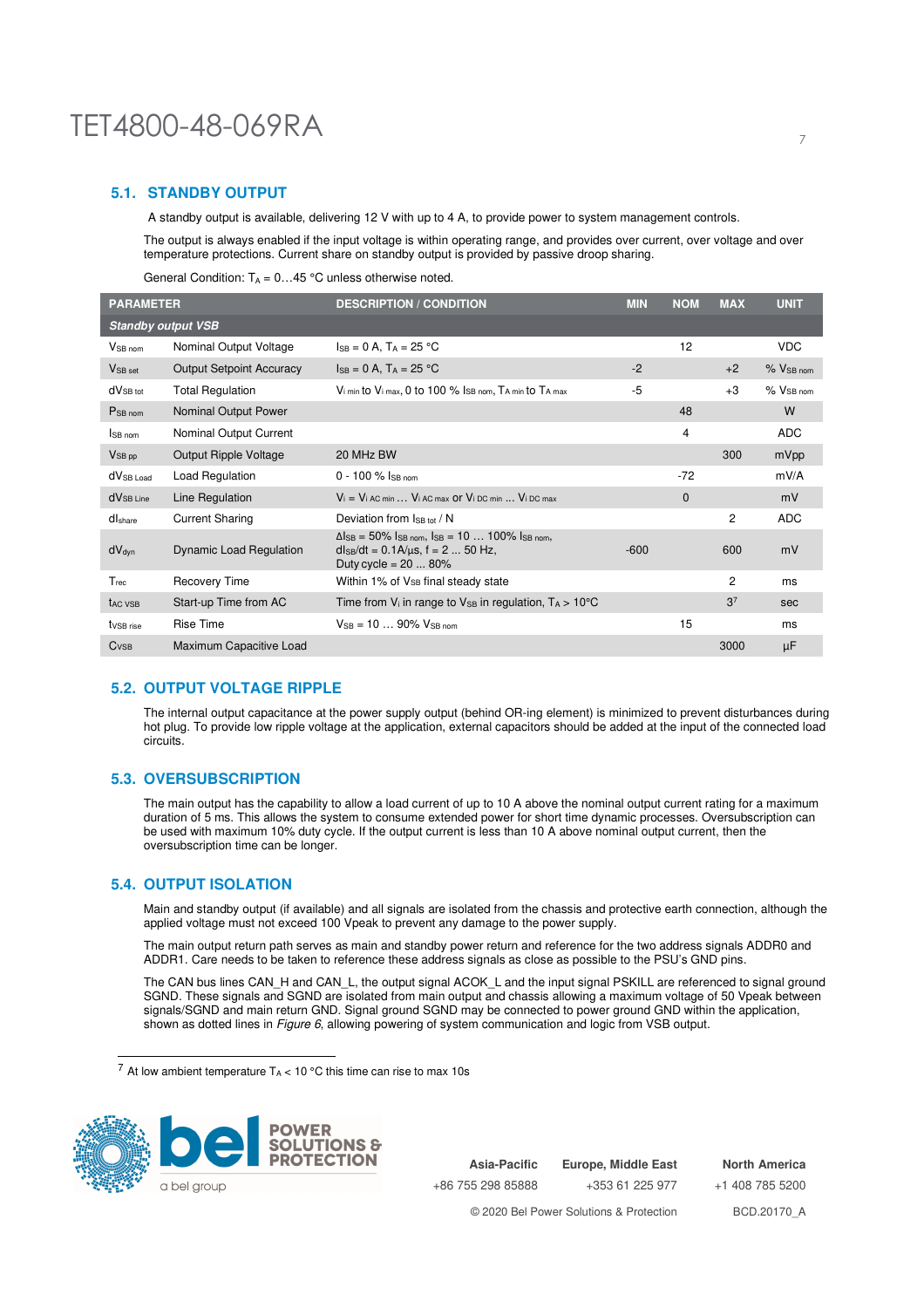

Figure 6. Output connection

## **6. PROTECTION**

| <b>PARAMETER</b>      |                                                             | <b>DESCRIPTION / CONDITION</b>                                                                                                                  | <b>MIN</b> | <b>NOM</b>            | <b>MAX</b> | <b>UNIT</b> |
|-----------------------|-------------------------------------------------------------|-------------------------------------------------------------------------------------------------------------------------------------------------|------------|-----------------------|------------|-------------|
| F                     | Input Fuses (L)                                             | Not user accessible, fast-acting (F)                                                                                                            |            | 40                    |            | A           |
| $V1$ ov               | OV Threshold V <sub>1</sub>                                 | Hardware protection                                                                                                                             | 64         | 66                    | 68         | <b>VDC</b>  |
| $t_{V1}$ ov           | OV Latch Off Time V <sub>1</sub>                            |                                                                                                                                                 |            |                       | 1          | ms          |
| P <sub>1 lim</sub>    | Nominal Power Limitation                                    | $V_{i,AC}$ HL, $T_a \le 45^{\circ}$ C, $V_1 \ge 48$ V                                                                                           | 4800       | 4909                  |            | W           |
|                       |                                                             | $V_{i,AC}$ HL, $T_a = 55^{\circ}$ C, $V_1 \ge 48$ V                                                                                             | 4000       | 4349                  |            | W           |
|                       |                                                             | $V_{i,AC}$ HL, $T_a \leq 45^{\circ}$ C, $V_1 = 54.5$ V                                                                                          | 88         | 90                    |            | <b>ADC</b>  |
| I <sub>1 lim</sub>    | Nominal Current Limitation                                  | $V_{i,AC}$ HL, $T_a \le 45^{\circ}$ C, $V_1 = 4248$ V                                                                                           | 100        | 102                   |            | <b>ADC</b>  |
|                       |                                                             | $V_{i,AC}$ HL, $T_a = 55^{\circ}$ C, $V_1 = 54.5$ V                                                                                             | 73.4       | 77.8                  |            | <b>ADC</b>  |
| $t_{1}$ lim           | Power Limit Blanking Time                                   | Time until power limit is reduced to nominal value                                                                                              | 10         |                       |            | ms          |
| P <sub>1</sub> ol lim | Power Limit during Short Time<br>Over Load V <sub>1</sub>   | $V_{i,ACHL}$ , T <sub>a</sub> $\leq 45^{\circ}$ C, V <sub>1</sub> $\geq 48$ V, Maximum duration 10 ms                                           | 5340       | 5450                  |            | W           |
| 1 <sub>1</sub> ol lim | Current Limit during Short Time<br>Over Load V <sub>1</sub> | $V_i$ AC HL, $T_a \le 45^{\circ}$ C, $V_1 = 54.5$ V, Maximum duration 5<br>ms                                                                   | 98         | 100                   |            | A           |
| $I1$ sc               | Max Short Circuit Current V <sub>1</sub>                    | $V_1$ < 10 VDC, excluding output capacitor discharging<br>current                                                                               |            |                       | 100        | <b>ADC</b>  |
| t <sub>1</sub> SC off | Short Circuit Latch off time                                | Time to latch off when in short circuit or output under<br>voltage $(V_1 < V_1$ uv)                                                             |            | 100                   |            | ms          |
| $V_1$ UV              | Output Under Voltage Protection                             |                                                                                                                                                 | 39         | 40                    | 41         | <b>VDC</b>  |
| $t_1$ UV              | Output Under Voltage Protection<br>Delay time               | $V_1 < V_1$ UV                                                                                                                                  |            | 250                   |            | ms          |
| T <sub>SD</sub>       | Over Temperature on critical<br>points                      | <b>Inlet Ambient Temperature</b><br>PFC Primary Heatsink Temperature<br>DC/DC Primary Heatsink Temperature<br>Secondary Sync Mosfet Temperature |            | 60<br>95<br>95<br>115 |            | °C          |
| V <sub>SB OV</sub>    | <b>Output Over Voltage Protection</b><br>Standby            |                                                                                                                                                 | 13.0       | 13.6                  | 14.4       | <b>VDC</b>  |
| V <sub>SB UV</sub>    | Output Under Voltage Protection<br>Standby                  |                                                                                                                                                 | 9.9        | 10.0                  | 10.1       | <b>VDC</b>  |
| ISB Lim               | <b>Standby Over Current Limit</b>                           |                                                                                                                                                 |            | 4.7                   |            | <b>ADC</b>  |



tech.support@psbel.com belfuse.com/power-solutions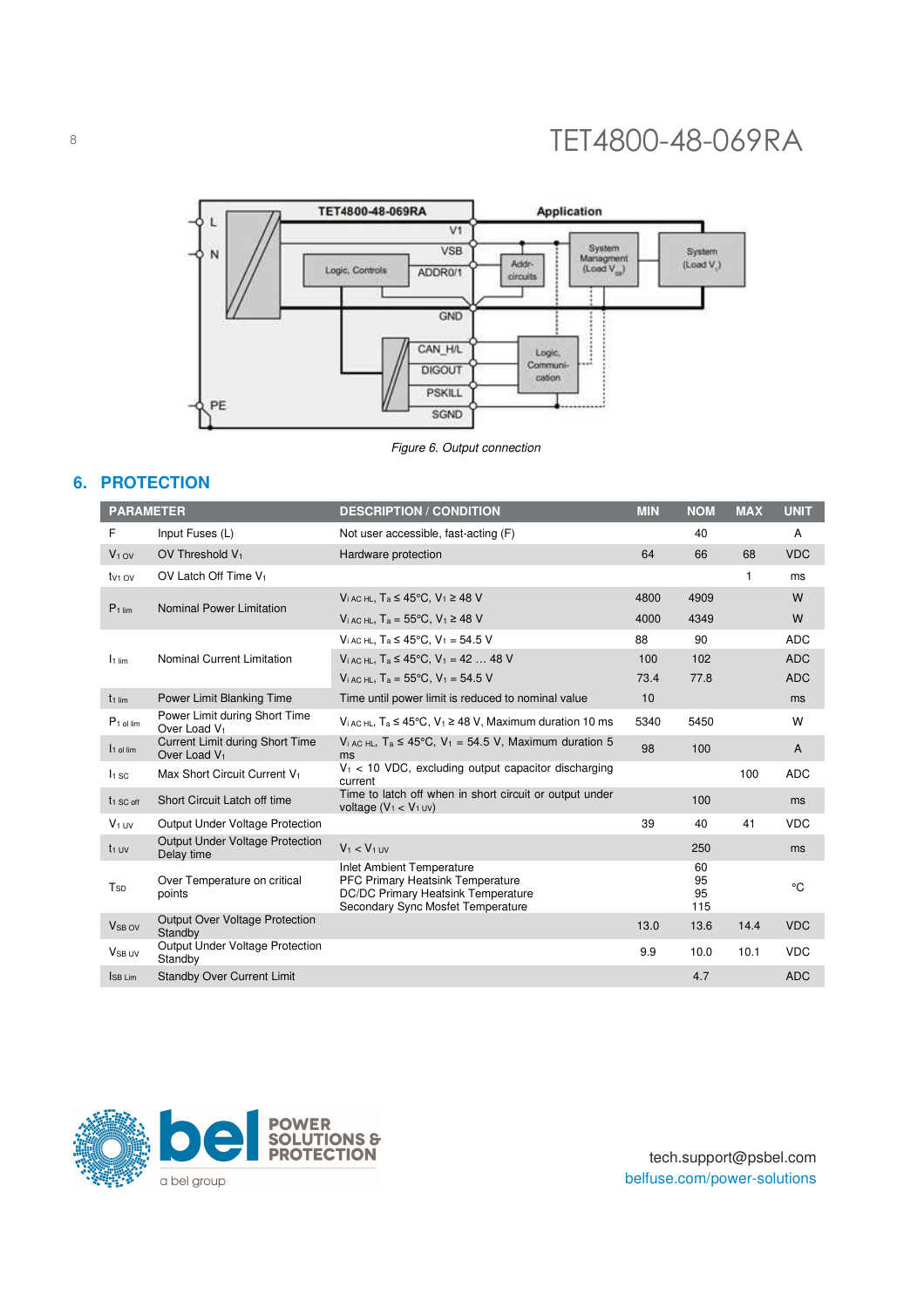### **6.1. LATCH OFF**

Main Output: A fault on the main output will turn off only the main output. For all faults, the output is turned off and latch off, except:

- UVP output will restart after 1sec. 3x restart is allowed, after that the output will latch off.
- OTP once the temperature cools down, the output will restart.

Standby Output: A fault on the standby output will turn off only the standby output.

- OCP and UVP output will restart after 1sec.
- OVP output will restart after 1sec. 3x restart is allowed, after that the output will latch off.
- OTP once the temperature cools down, the output will restart.

The latch off can be cleared by:

- Recycle PSKILL
- Recycle Input Voltage (at least 3sec off-time)
- Send CAN NMT Command

#### **6.2. OVER VOLTAGE PROTECTION**

For both Main and Standby outputs, the over voltage protection is implemented with a comparator. Once an OV condition is triggered, the output is turned off. Refer to Section 6.1 for latch off behavior.

#### **6.3. UNDER VOLTAGE DETECTION**

For both Main and Standby outputs, the under voltage protection is implemented in firmware. Once a UV condition is triggered, the output is turned off. Refer to Section 6.1 for latch off behavior.

### **6.4. CURRENT LIMITATION MAIN OUTPUT**

Two different over current protection features are implemented on the main output.

If the output current exceeds  $I_{1\,lim}$  for more than 10 ms the output will reduce its voltage, to reduce output current to  $I_{1\,lim}$ . In case the output voltage will be reduced below the under-voltage level  $V_{1\,UV}$  the output will turn off after 100 ms, signaling an undervoltage fault.

The 2<sup>nd</sup> protection is a substantially rectangular output characteristic controlled by a software feedback loop. This protects the power supply and system during the 10 ms blanking time of the short time over load mode. If the output current is rising fast and reaches  $I_{1 \text{ o}}$  lim, the supply will immediately reduce its output voltage to prevent the output current from exceeding  $I_{1 \text{ o}}$  lim. When the output current is reduced below  $I_{1 \text{ o}}$  lim, the output voltage will return to its nominal value.

The main output current limitation level  $I_1$ <sub>lim</sub> and  $I_1$ <sub>ol lim</sub> are decreased if the ambient (inlet) temperature increases beyond 45°C. The current limit depends on programmed output voltage, to keep output power constant at about 4800 W. See also Figure for output characteristic and current limitation at different output voltage settings.



**Asia-Pacific** +86 755 298 85888 **Europe, Middle East** +353 61 225 977

+1 408 785 5200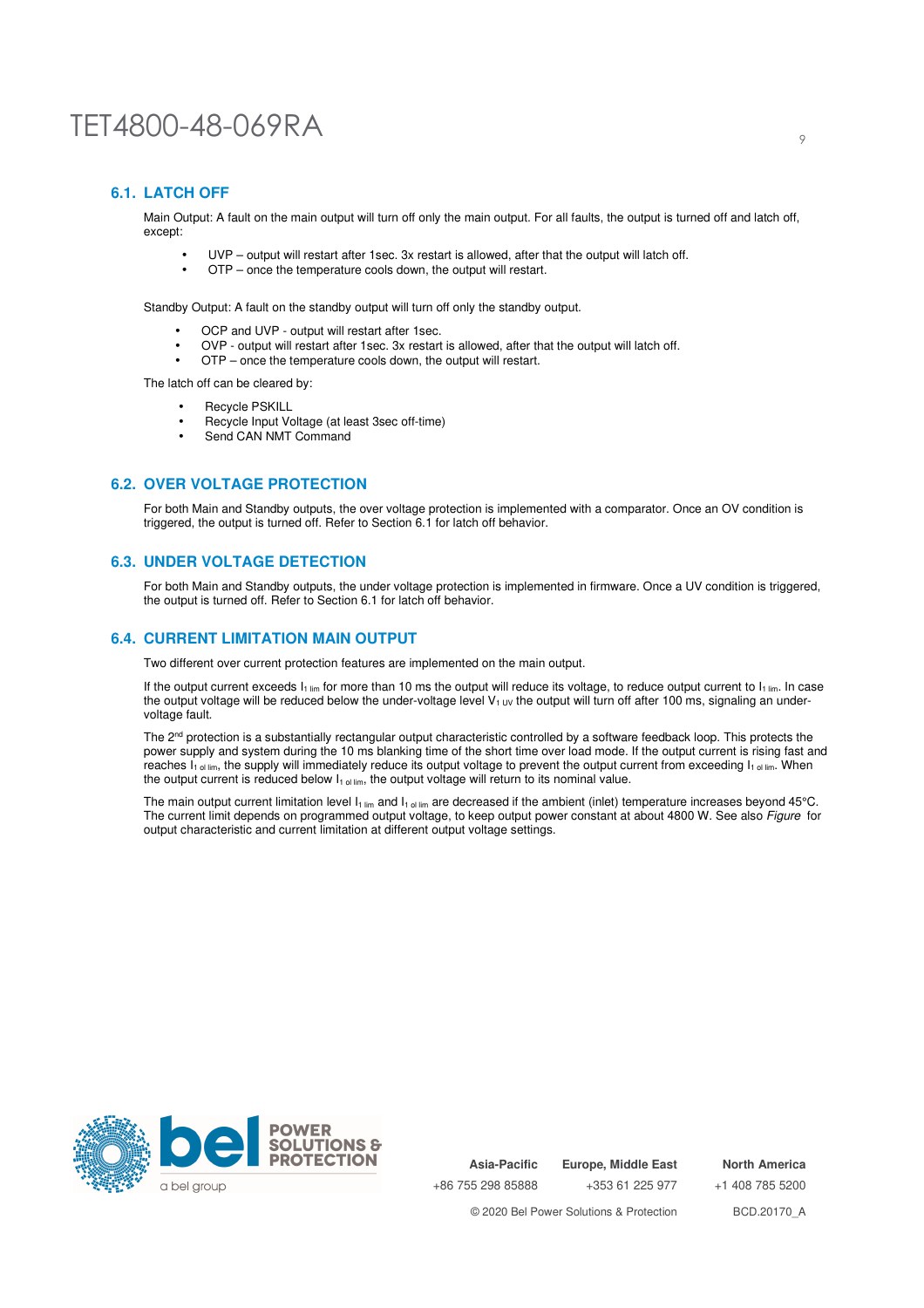

#### **6.5. CURRENT LIMITATION STANDBY OUTPUT**

The standby output has a hiccup current limitation implemented. If the standby current exceeds  $I_{SB\,Lim}$  the standby converter switches off and retries automatically after 1 second off time.

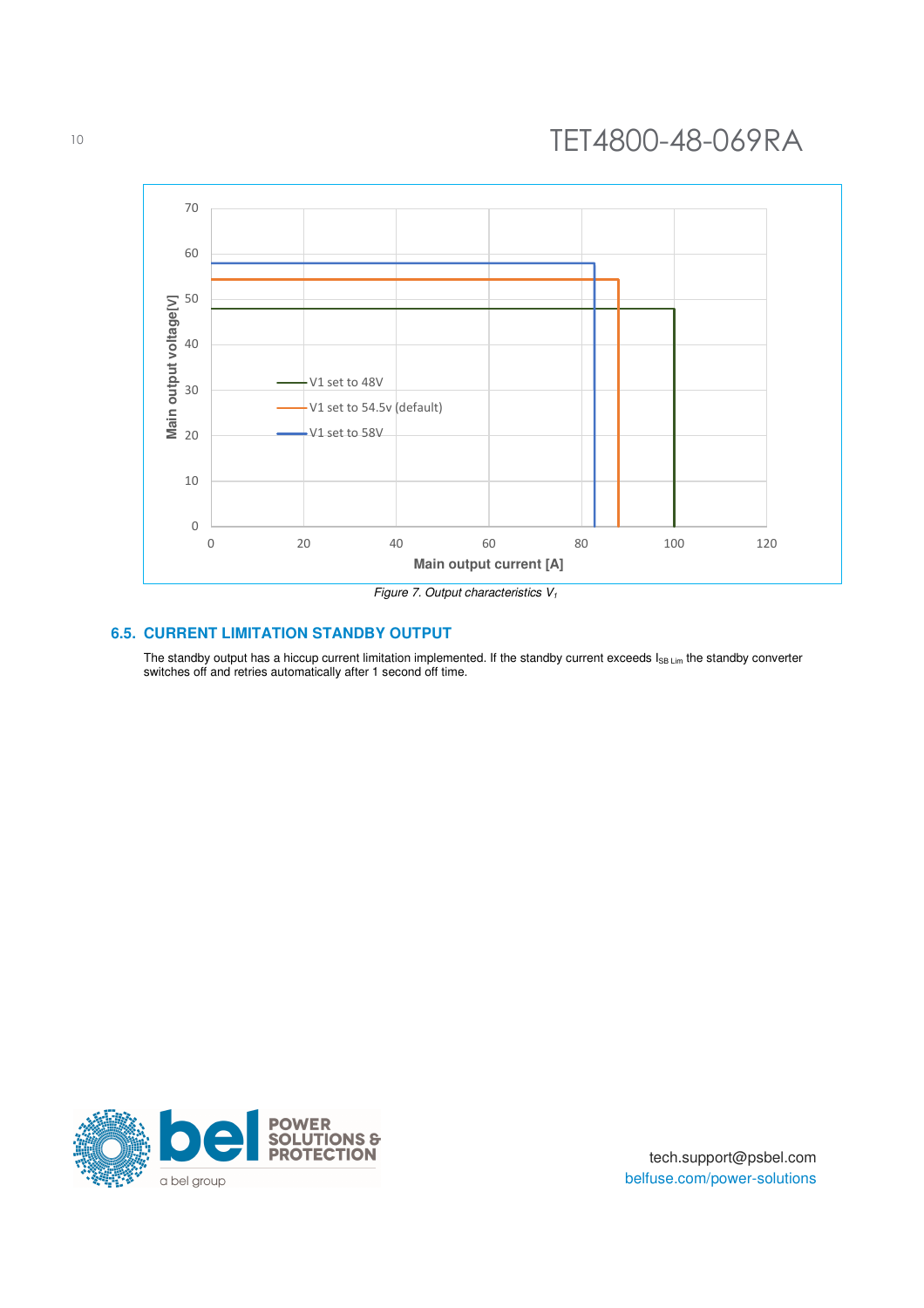## **7. MONITORING**

The power supply provides information about operating conditions through its CAN bus interface. Details can be found in the CAN Communication Manual BCA.00231.0. Accuracy of sensors within PSU is given in following table.

| <b>PARAMETER</b>       |                              | <b>DESCRIPTION / CONDITION</b>                      | <b>MIN</b> | <b>NOM</b> | <b>MAX</b> | <b>UNIT</b>      |
|------------------------|------------------------------|-----------------------------------------------------|------------|------------|------------|------------------|
| $V_{i \text{mon}}$     | Input RMS Voltage            | $V_{i \text{ min}} \leq V_i \leq V_{i \text{ max}}$ | $-3$       |            | $+3$       | $V_{\rm rms}$    |
| li mon                 | Input RMS Current            |                                                     | $-1.25$    |            | $+1.25$    | A <sub>rms</sub> |
| $P_{i \text{mon}}$     | <b>True Input Power</b>      |                                                     | $-250$     |            | $+250$     | W                |
| $V1$ mon               | V <sub>1</sub> Voltage       | $V_1 > 40$ VDC                                      | $-1$       |            | $+1$       | $\frac{9}{6}$    |
| $11$ mon               | $V_1$ Current                | h > 25 A                                            | $-3$       |            | $+3$       | $\%$             |
|                        |                              | $I_1 \leq 25$ A                                     | $-1$       |            | $+1$       | A                |
| V <sub>SB mon</sub>    | V <sub>SB</sub> Voltage      | $IsB = 0  5A$                                       | $-0.25$    |            | $+0.25$    | V                |
| $I_{SB \, \text{mon}}$ | $V_{SB}$ Current             | $I_{SB} = 0  5A$                                    | $-0.5$     |            | $+0.5$     | $\overline{A}$   |
| $P1$ mon               | P <sub>1</sub> Output Power  | $P_1 > 1000 W$                                      | -3         |            | $+3$       | $\%$             |
|                        |                              | $P_1 \le 1000 W$                                    | $-30$      |            | $+30$      | W                |
| P <sub>SB</sub> mon    | P <sub>SB</sub> Output Power | $P_{SB} = 0  60W$                                   | $-4$       |            | $+4$       | W                |
| $T_{a \text{ mon}}$    | Inlet air temperature        | $T_a = 0  45$ °C                                    | $-5$       |            | $+5$       | $\rm ^{\circ}C$  |

## **8. SIGNALING AND CONTROL**

## **8.1. ELECTRICAL CHARACTERISTICS**

| <b>PARAMETER</b>              | <b>DESCRIPTION / CONDITION</b>                                                              |                                  | <b>MIN</b> | <b>NOM</b> | <b>MAX</b> | <b>UNIT</b> |
|-------------------------------|---------------------------------------------------------------------------------------------|----------------------------------|------------|------------|------------|-------------|
| <b>PSKILL</b>                 |                                                                                             |                                  |            |            |            |             |
| $V_{IL}$                      | Input low level voltage (Main output enabled)                                               |                                  | $-0.2$     |            | 0.8        | ٧           |
| V <sub>IH</sub>               | Input high level voltage (Main output disabled)                                             |                                  | 2.0        |            | 3.5        | ν           |
| IL, H                         | Maximum input sink or source current                                                        |                                  | 0          |            |            | mA          |
| R <sub>pu</sub> pskill        | Internal pull up resistor on PSKILL to internal 3.3V                                        |                                  |            | 4.75       |            | kΩ          |
| <b>ACOK L</b>                 |                                                                                             |                                  |            |            |            |             |
| VOL                           | Output low level voltage                                                                    | $l_{\text{sink}} < 4 \text{ mA}$ | $-0.2$     |            | 0.4        | V           |
| $V_{\text{puACOK}\_\text{L}}$ | External pull up voltage                                                                    |                                  | 0          |            | 13         | ν           |
| $R_{\text{puACOK}\_\text{L}}$ | Recommended external pull up resistor on<br>ACOK L at $V_{\text{puACOK L}} = 3.3 \text{ V}$ |                                  |            | 10         |            | $k\Omega$   |
| Low level output              | Input voltage within operating range                                                        |                                  |            |            |            |             |
| High level output             | No input voltage, or low input voltage                                                      |                                  |            |            |            |             |

### **8.2. PSKILL INPUT**

The PSKILL input is an active-high and trailing pin in the connector and is used to switch off the main output as soon as the power supply is being plugged out.

This input can be connected to SGND, enabling main output as soon as power supply is plugged-in into system with input voltage present. Alternatively, this input can be driven by a logical signal (preferably an open collector signal) from the application, allowing remote control of the main output.

The standby output will remain on regardless of the PSKILL input state.

This pin is isolated and referred to SGND. A 4.7 kOhm pullup resistor to 3.3 V is present within the power supply.



**Asia-Pacific** +86 755 298 85888 **Europe, Middle East** +353 61 225 977 **North America** +1 408 785 5200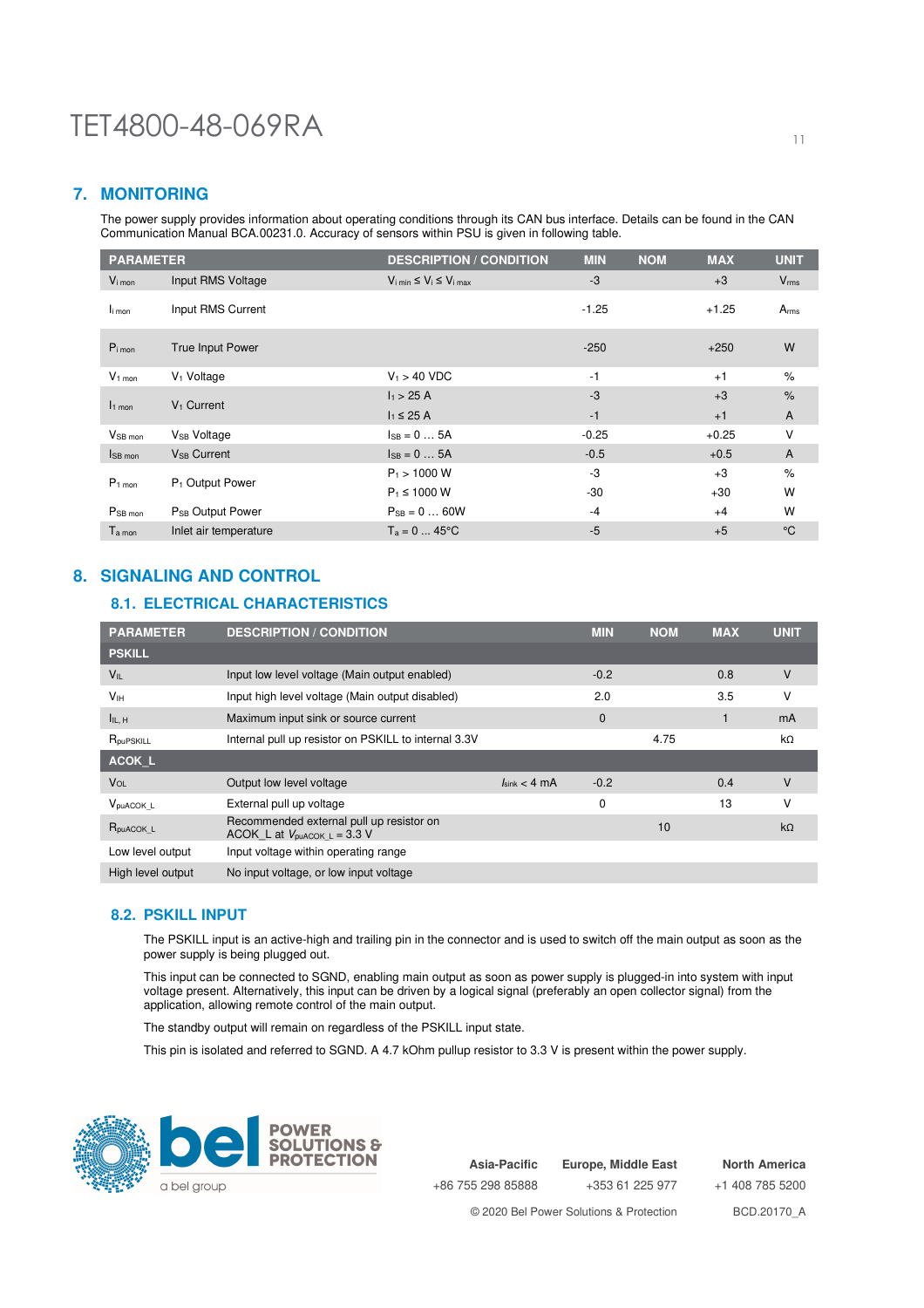#### **8.3. ACOK\_L OUTPUT**

The ACOK L is an isolated open collector output referred to SGND. It requires an external pull-up resistor. A low voltage on this pin reflects input voltage to be within operating range.

### **8.4. CAN BUS INTERFACE**

The CAN bus interface serves for information exchange between paralleled power supplies (e.g. for current share) and for communication with a system controller (e.g. voltage setting, monitoring). The CAN bus operates at 1000 kbit/s with a Bel defined protocol. System wiring requires only interconnection of CAN\_H and CAN\_L lines, in addition a 120 Ohm termination resistor is required at each end of the CAN bus to prevent signal reflections.

**NOTE:** To enable active current share between paralleled power supplies, their CAN bus interface must be interconnected.



Figure 8. CAN bus wiring

#### **8.5. CAN ADDRESSING**

The CAN address (Node-ID) of each PSU is a combination of Shelf Number and PSU position within the shelf.

The Shelf-Number is given by a precision voltage source to be applied to the ADDR1 pin (versus power GND). The output impedance of this voltage source should not exceed 100 Ohm and the voltage range is between 0.0 V and 3.0 V. Accuracy is required to be ±30 mV or better.

A resistor needs to be connected from the ADDR0 pin to power GND to define the position of the PSU slot within the shelf. The resistor tolerance needs to be ±1% or lower.

The resulting Node-ID is given by following formula: Node-ID = (Shelf-Nr - 1) \* 16 + Slot-Nr.

If the PSU is not running, the ADDR0 pin is pulled low and the ADDR1 pin is switched to a high impedance input. Thus, the ADDR1 signal may be shared between PSUs while ADDR0 needs to be separated. Refer to the CAN manual for further information.

If either ADDR0 or ADDR1 pins are left open or shorted to GND or 3.0 V the PSU will detect an invalid Node-Id (reflected by corresponding LED state) and will not respond to a CAN request.

| <b>Shelf-Nr</b> | Voltage on ADDR1 [V] | Slot-Nr | <b>Resistor on ADDR0</b><br>[Ohm] |
|-----------------|----------------------|---------|-----------------------------------|
|                 | 0.332                |         | 150                               |
| 2               | 0.664                |         | 470                               |
|                 | 0.998                |         | 866                               |
|                 | 1.330                |         | 1330                              |
| 5               | 1.666                | 5       | 1960                              |
| 6               | 1.998                |         | 2740                              |
|                 | 2.332                |         | 3900                              |
| 8               | 2.664                |         | 5620                              |
|                 |                      |         | 8060                              |

| If-Nr          | <b>Voltage on ADDR1 [V]</b> | <b>Slot-Nr</b> | <b>Resistor on ADDR0</b><br>[Ohm] | <b>Resulting Voltage on</b><br><b>ADDR0 [V]</b> |
|----------------|-----------------------------|----------------|-----------------------------------|-------------------------------------------------|
|                | 0.332                       |                | 150                               | 0.130                                           |
| $\overline{2}$ | 0.664                       | 2              | 470                               | 0.374                                           |
| 3              | 0.998                       | 3              | 866                               | 0.624                                           |
| 4              | 1.330                       | 4              | 1330                              | 0.862                                           |
| 5              | 1.666                       | 5              | 1960                              | 1.118                                           |
| 6              | 1.998                       | 6              | 2740                              | 1.361                                           |
|                | 2.332                       |                | 3900                              | 1.625                                           |
| 8              | 2.664                       | 8              | 5620                              | 1.890                                           |
|                |                             | 9              | 8060                              | 2.129                                           |
|                |                             | 10             | 12700                             | 2.381                                           |
|                |                             | 11             | 22600                             | 2.618                                           |
|                |                             | 12             | 75000                             | 2.874                                           |

Table 1. Address pin voltage and resistor requirements

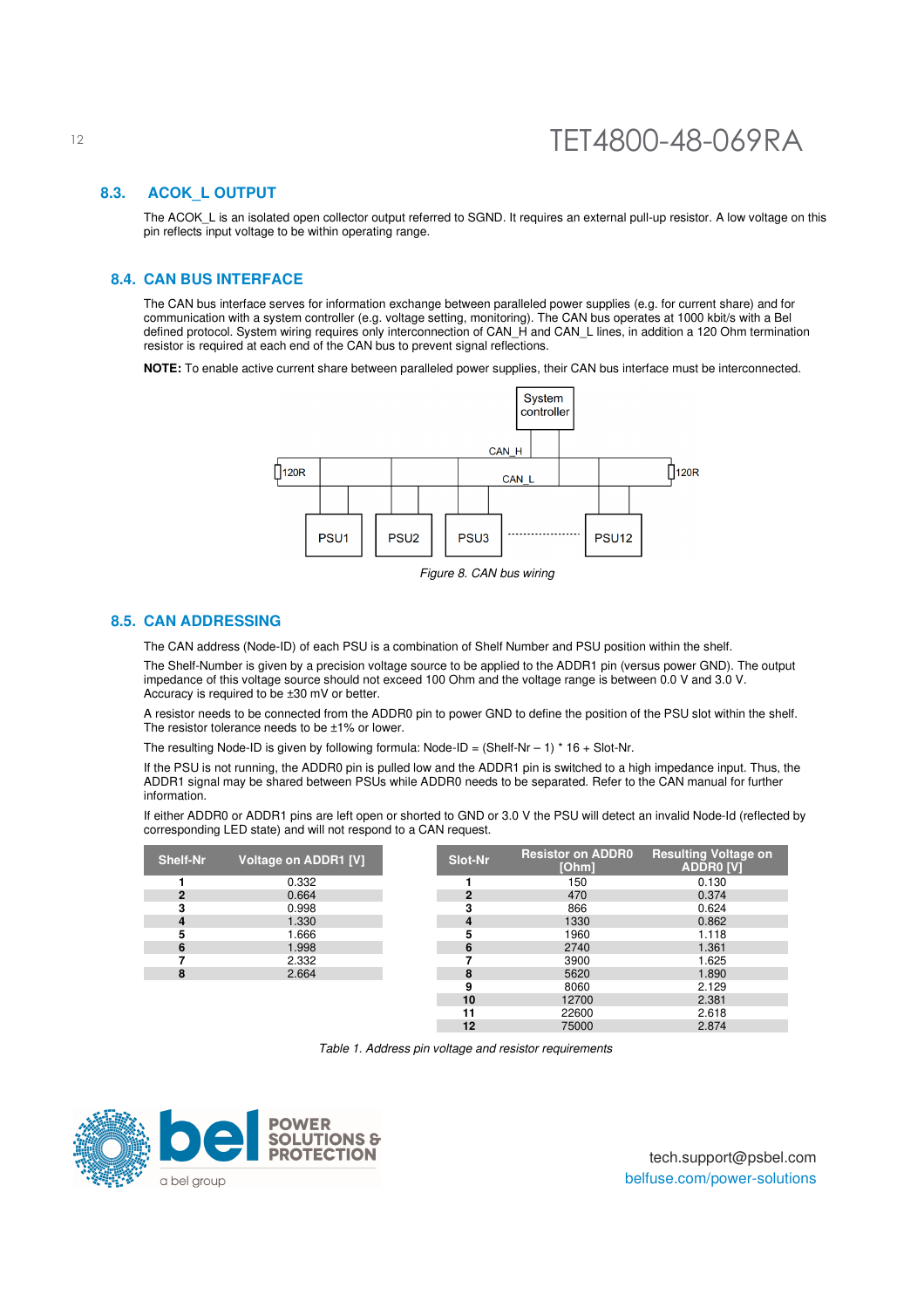#### **8.6. FRONT LEDs**

The front-end has 2 front LEDs showing the status of the supply. LED number one is green and indicates AC power is on or off, while LED number two is bi-colored: green and yellow and indicates DC power presence or fault situations. If the PSU is bootloaded both LEDs are alternating green blinking. All other conditions are specified in the Table 2. The order of the criteria in the table corresponds to the testing precedence in the controller. LEDs are only available if sufficient input voltage is applied for operation of the internal supply circuits.

| <b>OPERATING CONDITION</b>                                      | <b>LED SIGNALING</b>      |
|-----------------------------------------------------------------|---------------------------|
| Bootloading                                                     | LEDs alternately blinking |
| <b>AC LED</b>                                                   |                           |
| AC Line within range                                            | Solid Green               |
| AC Line out of range                                            | Off                       |
| <b>DC LED</b>                                                   |                           |
| $V_1$ or $V_{SB}$ out of regulation                             |                           |
| Over temperature shutdown                                       |                           |
| Output over voltage shutdown ( $V_1$ or $V_{SB}$ )              | Solid Yellow              |
| Output under voltage shutdown ( $V_1$ or $V_{SB}$ )             |                           |
| Output over current shutdown ( $V_1$ or $V_{SB}$ )              |                           |
| <b>Invalid Node-Id</b>                                          | <b>Blinking Yellow</b>    |
| Main output disabled by application                             | <b>Blinking Green</b>     |
| Normal Operation                                                | Solid Green               |
| PSU back supplied and input voltage present<br>but out of range | <b>Blinking Yellow</b>    |
| Otherwise                                                       | All LEDs off              |

Table 2. LED Status

#### **8.7. CURRENT SHARE**

The front-end has an active current share scheme implemented for V1. CAN bus interface of the paralleled power supplies need to be interconnected to activate the sharing function.

The controller implements a Master/Slave current share function. The power supply providing the largest current among the group is automatically the Master. The other supplies will operate as Slaves and increase their output current to a value close to the Master by slightly increasing their output voltage. The voltage increase is limited to +1 V.

The standby output uses a passive current share method (droop output voltage characteristic).

Due to non-ideal current share the maximum total output power of paralleled power supplies is less than the theoretical maximum and is defined in Table 3.

| No of<br>paralleled | Maximum available<br>power on main output V |                | <b>Maximum available</b><br>power on standby output (optional) |                |  |
|---------------------|---------------------------------------------|----------------|----------------------------------------------------------------|----------------|--|
| <b>PSUs</b>         | without redundancy                          | n+1 redundancy | without redundancy                                             | n+1 redundancy |  |
|                     | 4800 W                                      |                | 48 W                                                           |                |  |
| 2                   | 9360 W                                      | 4800 W         | 75 W                                                           | 48 W           |  |
| 3                   | 13910W                                      | 9360 W         | 103 W                                                          | 75 W           |  |
| 4                   | 18470W                                      | 13910W         | 132 W                                                          | 103 W          |  |
| 5                   | 23040 W                                     | 18470 W        | 160 W                                                          | 132 W          |  |
| 6                   | 27590 W                                     | 23040 W        | 190 W                                                          | 160 W          |  |

Table 3. Power available when PSU in redundant operation



**Asia-Pacific** +86 755 298 85888 **Europe, Middle East** +353 61 225 977 **North America** +1 408 785 5200 © 2020 Bel Power Solutions & Protection BCD.20170\_A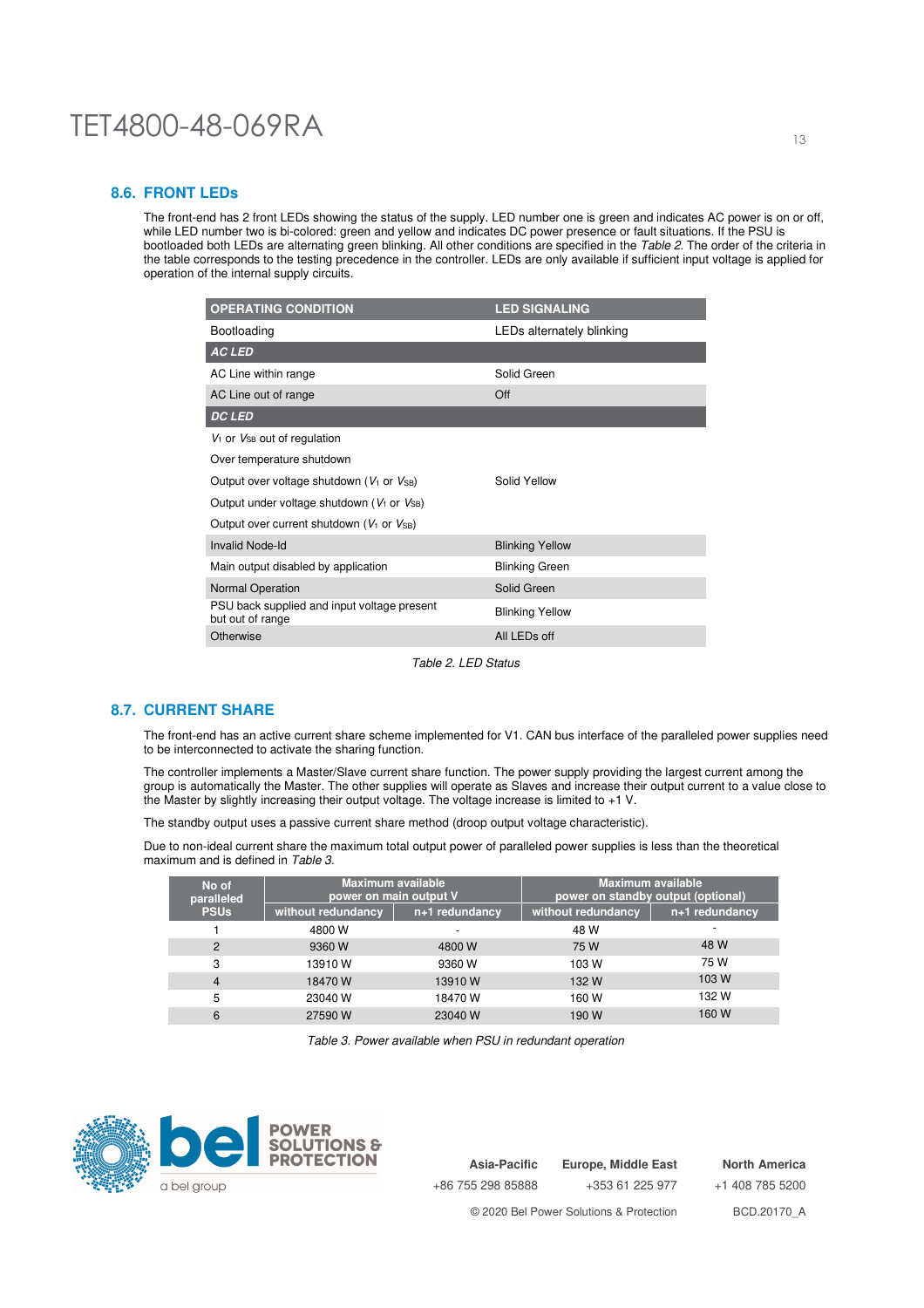## **9. TEMPERATURE AND FAN CONTROL**

To achieve best cooling results sufficient airflow through the supply must be ensured. Do not block or obstruct the airflow at the rear of the supply by placing large objects directly at the output connector. The TET4800-48-069RA is provided with a reverse airflow, which means the air enters through the front of the supply and leaves at the rear.

#### **9.1. FAN CONTROL**

The average speed of the two individual fans within the dual-axis-fan is controlled to meet the reference. The reference is given by the maximum of following 3 items:

- Load depending Fan Speed curve, see Figure 9. This curve is in use at nominal conditions.
- Component depending Fan Speed curve according to
- Figure 10.
- System commanded Fan Speed through CAN bus.



Figure 9. Fan speed versus main output power



Figure 10. Fan speed versus power stage temperatures

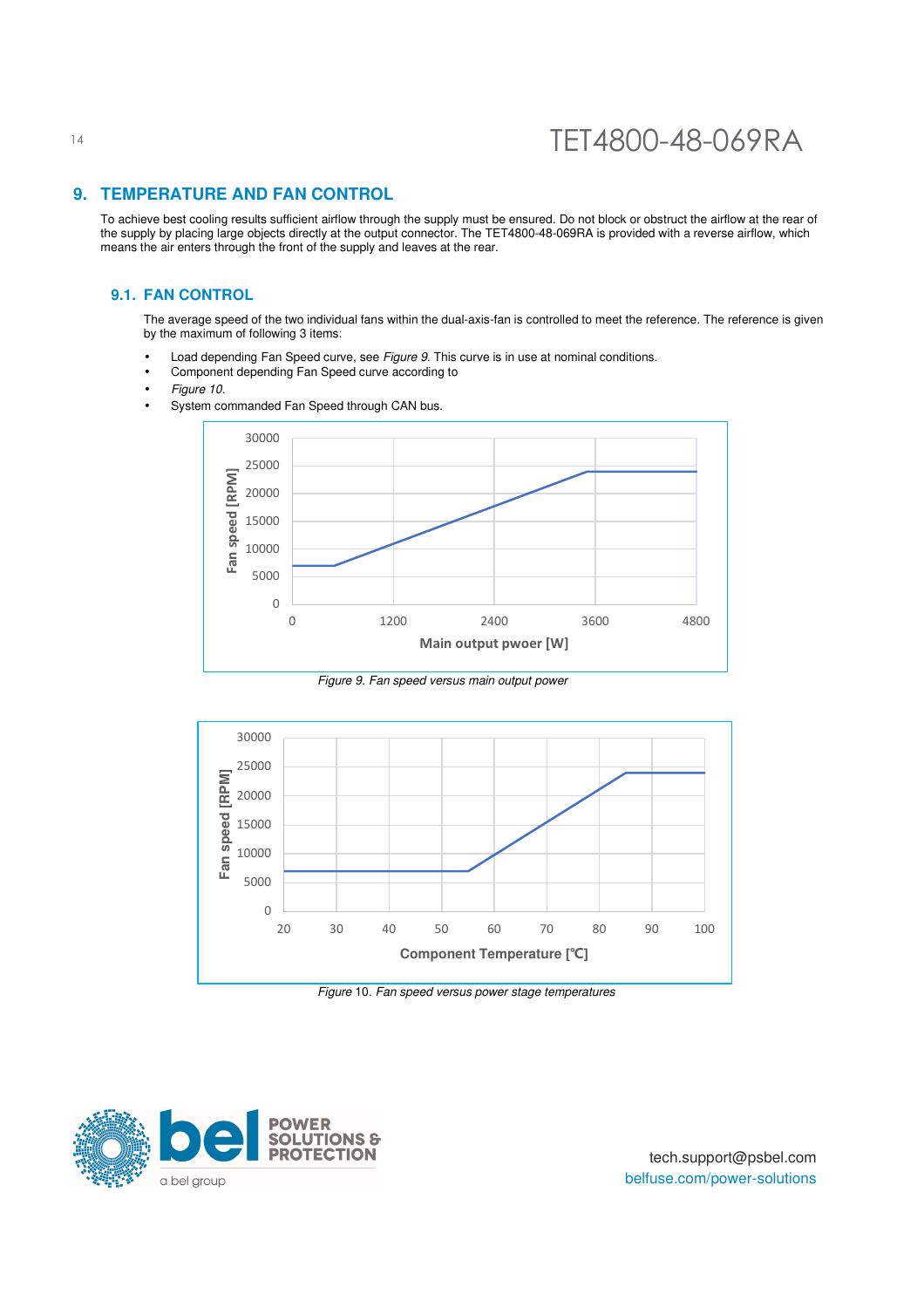## **10. ELECTROMAGNETIC COMPATIBILITY**

### **10.1. IMMUNITY**

**NOTE:** Most of the immunity requirements are derived from EN 55024:1998/A2:2003.

| <b>PARAMETER</b>               | <b>DESCRIPTION / CONDITION</b>                                                                                                                                                                  | <b>CRITERION</b>        |
|--------------------------------|-------------------------------------------------------------------------------------------------------------------------------------------------------------------------------------------------|-------------------------|
| <b>ESD Contact Discharge</b>   | IEC / EN 61000-4-2, $\pm$ 8 kV, 25+25 discharges per test point<br>(metallic case, LEDs, connector body)                                                                                        | A                       |
| <b>ESD Air Discharge</b>       | IEC / EN 61000-4-2, ±15 kV, 25+25 discharges per test point<br>(non-metallic user accessible surfaces)                                                                                          | A                       |
| Radiated Electromagnetic Field | IEC / EN 61000-4-3, 10 V/m, 1 kHz/80% Amplitude Modulation,<br>1 us Pulse Modulation, 10 kHz2 GHz                                                                                               | A                       |
| <b>Burst</b>                   | IEC / EN 61000-4-4, level 3<br>AC port ±2 kV, 1 minute                                                                                                                                          | A                       |
| Surge                          | IEC / EN 61000-4-5, level 3<br>Line to earth: $±2$ kV<br>Line to line: $\pm 2$ kV $\omega$                                                                                                      | A                       |
| <b>RF Conducted Immunity</b>   | IEC/EN 61000-4-6, Level 3, 10 Vrms, CW, 0.1  80 MHz                                                                                                                                             | A                       |
| Voltage Dips and Interruptions | IEC/EN 61000-4-11<br>1: Vi 230 Volts, 100% Load, Dip 100%, Duration 12 ms<br>2: Vi 230 Volts, 100% Load, Dip 100%, Duration < 150 ms<br>3. Vi 230 Volts, 100% Load, Dip 100%, Duration > 150 ms | A<br>V1: B. VSB: A<br>B |

### **10.2. EMISSION**

| <b>PARAMETER</b>          | <b>DESCRIPTION / CONDITION</b>                                                                       | <b>CRITERION</b> |
|---------------------------|------------------------------------------------------------------------------------------------------|------------------|
| <b>Conducted Emission</b> | EN55022 / CISPR 22: 0.15  30 MHz, QP and AVG                                                         | Class A          |
| <b>Radiated Emission</b>  | EN55022 / CISPR 22: 30 MHz  1 GHz, QP                                                                | Class A          |
| <b>Harmonic Emissions</b> | IEC61000-3-12, Vin = 230 VAC, 50 Hz, 100% Load                                                       | Class A          |
| Audible Noise LpA         | $V_{\text{i nom}}$ , 50% $I_{\text{o nom}}$ , $T_A = 25^{\circ}\text{C}$ , at the bystander position | 70 dBA           |
| <b>AC Flicker</b>         | IEC / EN 61000-3-3, $d_{max}$ < 3.3%                                                                 | <b>PASS</b>      |

## **11. SAFETY / APPROVALS**

Maximum electric strength testing is performed in the factory according to UL/CSA 62368-1, IEC 62368-1. Input-to-output electric strength tests should not be repeated in the field. Bel Power Solutions will not honor any warranty claims resulting from electric strength field tests.

|                | <b>PARAMETER</b>                | <b>DESCRIPTION / CONDITION</b>                                                            | <b>MIN</b>   | <b>NOM</b>                                  | <b>MAX</b> | <b>UNIT</b> |
|----------------|---------------------------------|-------------------------------------------------------------------------------------------|--------------|---------------------------------------------|------------|-------------|
|                | Agency Approvals                | Approved to the latest edition of the following standards:<br>UL/CSA 62368-1, IEC 62368-1 |              |                                             |            |             |
|                | <b>Isolation Strength</b>       | Input $(L/N)$ to case $(PE)$<br>Input $(L/N)$ to output<br>Output to case (PE)            |              | <b>Basic</b><br>Reinforced<br>Functional    |            |             |
| d <sub>C</sub> | Creepage / Clearance            | Primary (L/N) to protective earth (PE)<br>Primary to secondary                            |              | According to UL/CSA<br>62368-1, IEC 62368-1 |            |             |
|                | <b>Electrical Strength Test</b> | Input to case<br>Input to output (tested by manufacturer only)                            | 2121<br>4242 |                                             |            | <b>VDC</b>  |

## **12. ENVIRONMENTAL**

|                                     | <b>PARAMETER</b>                                                                              | <b>DESCRIPTION / CONDITION</b>                                                                | MIN<br><b>NOM</b> | <b>MAX</b> | <b>UNIT</b> |
|-------------------------------------|-----------------------------------------------------------------------------------------------|-----------------------------------------------------------------------------------------------|-------------------|------------|-------------|
| <b>Ambient Temperature</b><br>$T_A$ |                                                                                               | $V_{\text{i min}}$ to $V_{\text{i max}}$ , $I_{\text{1 nom}}$ , $I_{\text{SB nom}}$ at 4000 m |                   | $+35$      | °C          |
|                                     | $V_{\text{i min}}$ to $V_{\text{i max}}$ , $I_{\text{1 nom}}$ , $I_{\text{SB nom}}$ at 1800 m |                                                                                               | $+45$             | °C         |             |
| $\tau_{\textsf{Aext}}$              | Extended Temp. Range                                                                          | Derated output                                                                                | $+45$             | $+55$      | °C          |
| $T_{\rm S}$                         | Storage Temperature                                                                           | Non-operational                                                                               | $-40$             | $+70$      | °C          |
|                                     | Altitude                                                                                      | Operational, above Sea Level (see derating)                                                   | <b>100</b>        | 4000       | m           |
|                                     | Cooling                                                                                       | <b>System Back Pressure</b>                                                                   |                   | 0.5        | $in-H20$    |



**Asia-Pacific** +86 755 298 85888 **Europe, Middle East**

+353 61 225 977

**North America** +1 408 785 5200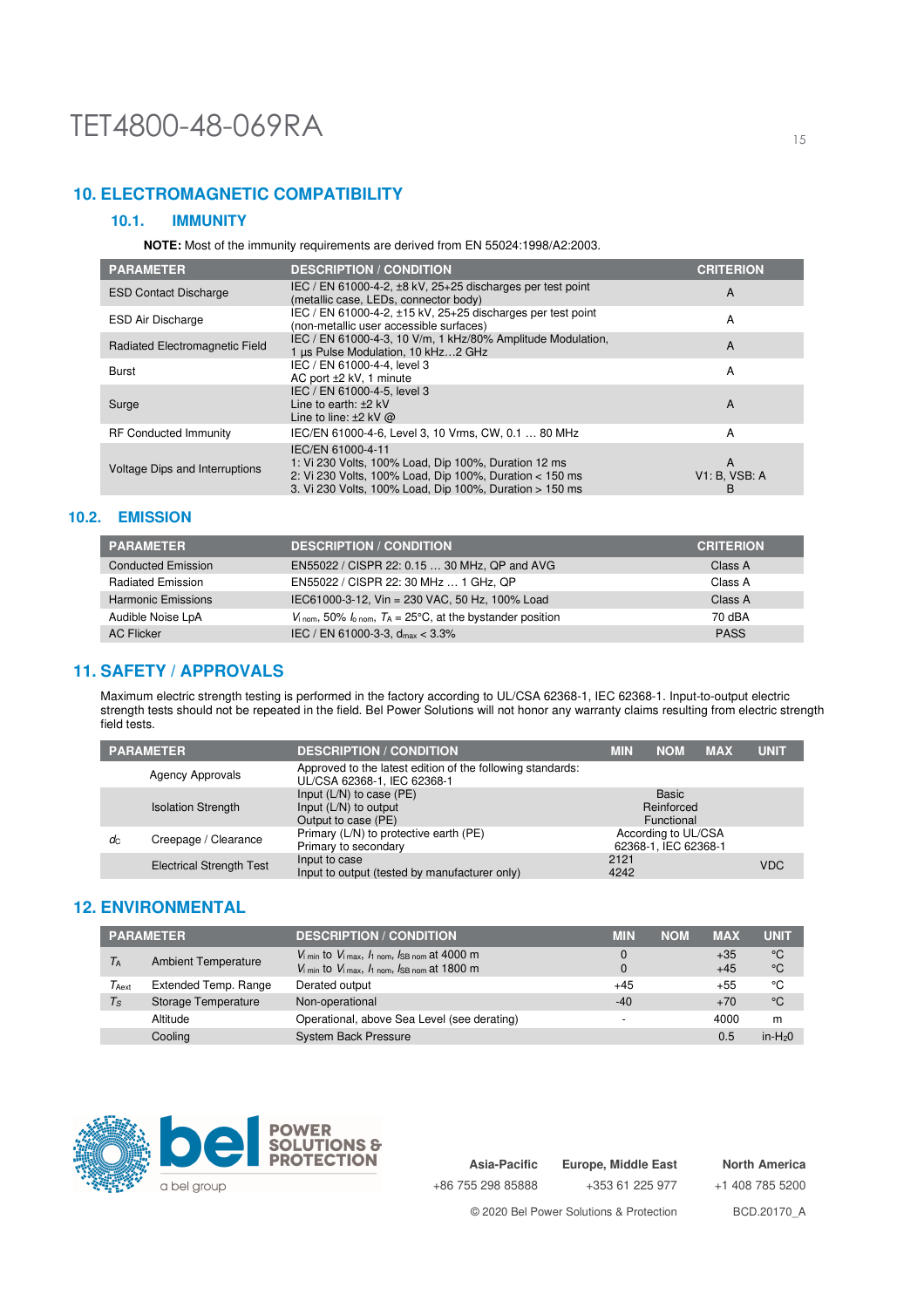## **13. MECHANICAL**

| <b>PARAMETER</b>       | <b>DESCRIPTION / CONDITION</b> | <b>MIN</b> | <b>NOM</b> | <b>MAX</b> | <b>UNIT</b> |
|------------------------|--------------------------------|------------|------------|------------|-------------|
|                        | Width                          |            | 69         |            | mm          |
| <b>Dimensions</b>      | Heigth                         |            | 40.6       |            | mm          |
|                        | Depth                          |            | 528.4      |            | mm          |
| Weight<br>$\mathsf{m}$ |                                |            | 2.7        |            | kg          |

#### **NOTE:** A 3D step file of the power supply casing is available on request.



Figure 14. Front and Rear view

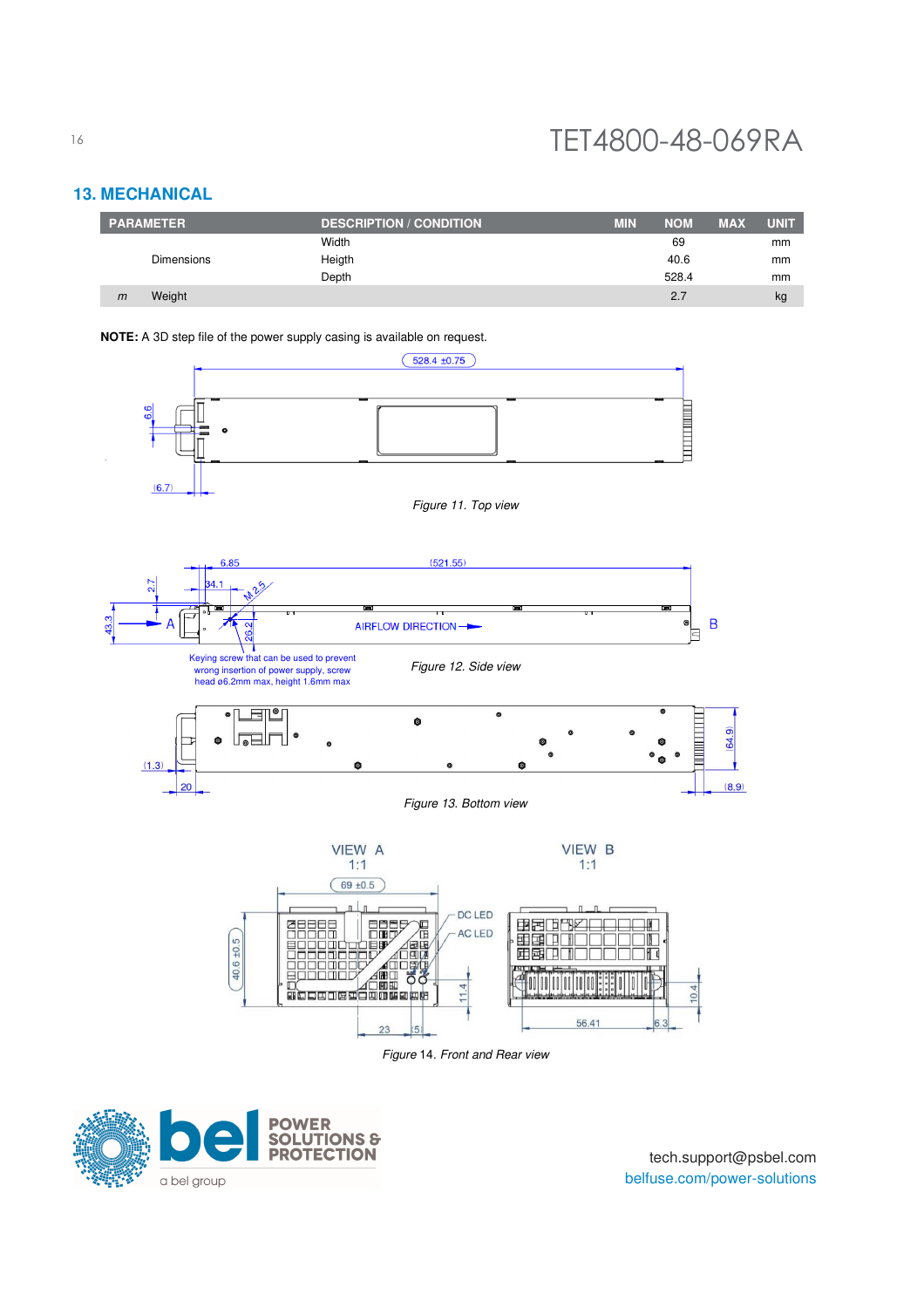## **14. CONNECTOR**

Rear side PSU connector serves as interface for input power, output power and signals. To guarantee proper mating sequence, the below noted connector P/N is required to be used.



Figure 15. PSU rear side connector, view from mating side

| <b>VERSION</b>          | <b>TYPE</b>            | <b>MANUFACTURER</b> | <b>BELP/N</b>            | <b>MANUFACTURER P/N</b>                                                          |
|-------------------------|------------------------|---------------------|--------------------------|----------------------------------------------------------------------------------|
| <b>PSU Connector</b>    | PWRBLADE ULTRA®        | Amphenol FCI        | $\overline{\phantom{0}}$ | 10127397-07H1420LF                                                               |
| <b>System Connector</b> | <b>PWRBLADE ULTRA®</b> | Amphenol FCI        | ZES.01164<br>ZES.01224   | 10127401-08H1420LF (Solder version)<br>10127400-01H1420LF (Press-Fit<br>version) |

| <b>PIN</b>     | <b>SIGNAL</b><br><b>NAME</b> | <b>DESCRIPTION</b>                                                | <b>MATING</b><br><b>SEQUENCE</b> |
|----------------|------------------------------|-------------------------------------------------------------------|----------------------------------|
| L1             | <b>PE</b>                    | <b>Protective Earth</b>                                           |                                  |
| L <sub>2</sub> | N                            | AC or HV DC input line (Neutral)                                  | 2                                |
| L <sub>3</sub> | L                            | AC or HV DC input line (Line)                                     | $\overline{2}$                   |
| P1, P2, P3     | <b>GND</b>                   | Power and ADDR0, ADDR1 return                                     |                                  |
| P4, P5, P6     | V <sub>1</sub>               | +54.5 V main output                                               | 2                                |
| A <sub>1</sub> | <b>PSKILL</b>                | Power supply kill input (lagging pin); active-high                | 3                                |
| <b>B1</b>      | ACOK L                       | Output signaling input voltage within operating range; active-low | 2                                |
| C <sub>1</sub> | <b>SGND</b>                  | Isolated GND. CAN, PSKILL and ACOK L are referred to it.          | 2                                |
| A2             | ADDR <sub>0</sub>            | Analog input for PSU address setting                              | 2                                |
| <b>B2</b>      | CAN H                        | CAN-Interface, High 8                                             | $\overline{2}$                   |
| C <sub>2</sub> | CAN L                        | CAN-Interface, Low 9                                              | 2                                |
| A <sub>3</sub> | ADDR1                        | Analog input for Shelf address setting 10                         | $\overline{2}$                   |
| <b>B3, C3</b>  | <b>VSB</b>                   | +12 V Standby output                                              | $\overline{2}$                   |

Table 4. Pin assignment

<sup>9</sup> With future I2C implementation will be optionally SCL<br><sup>10</sup> With future I2C implementation will be optionally used as digital bidirectional share bus



**Asia-Pacific** +86 755 298 85888

**Europe, Middle East** +353 61 225 977

**North America** +1 408 785 5200

<sup>&</sup>lt;sup>8</sup> With future I2C implementation will be optionally SDA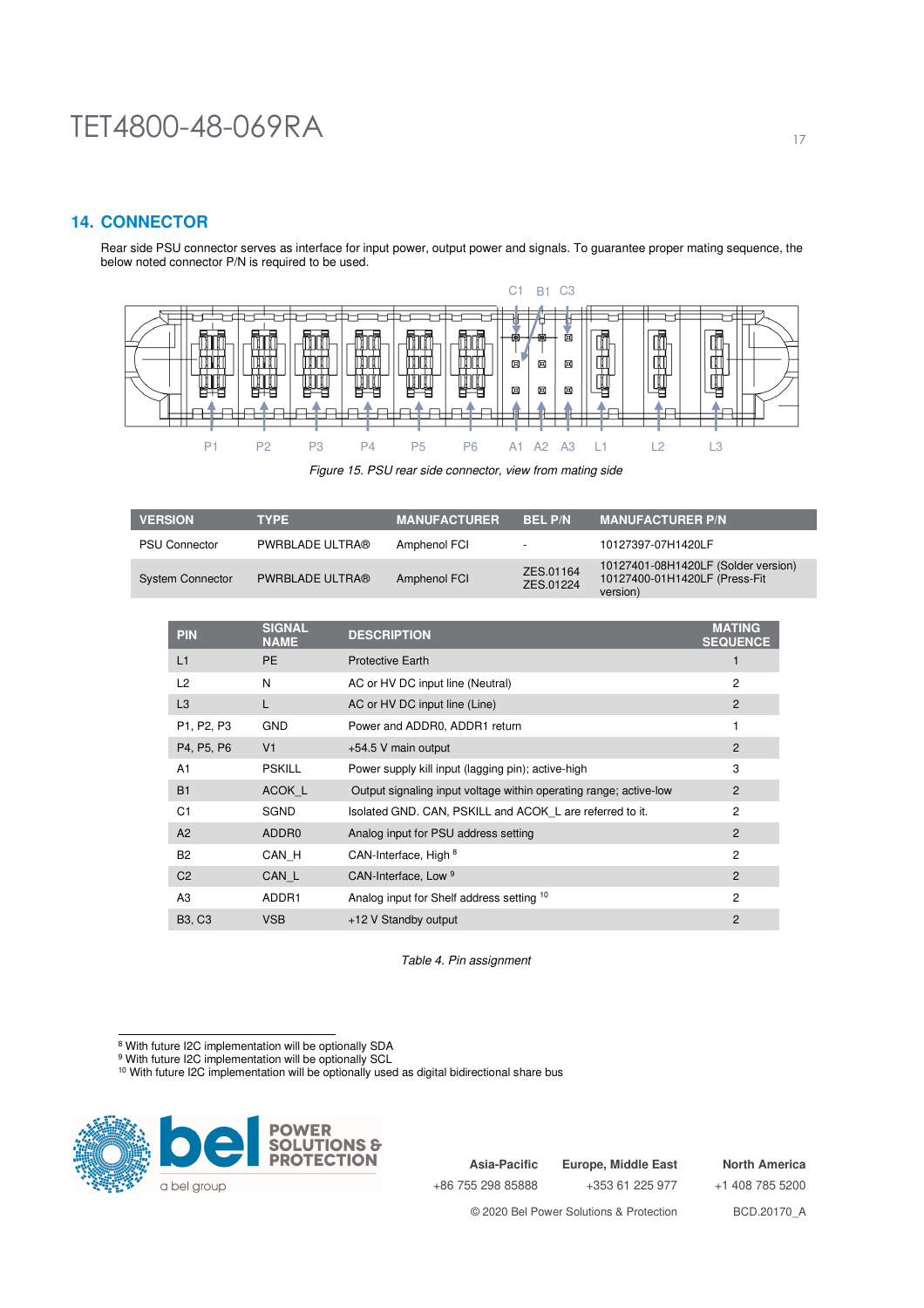## **15. ACCESSORIES**

| <b>ITEM</b> | <b>DESCRIPTION</b>                                                                                    | <b>ORDERING PN</b> | <b>SOURCE</b>               |
|-------------|-------------------------------------------------------------------------------------------------------|--------------------|-----------------------------|
|             | <b>Interface Utility</b><br>Windows compatible GUI to<br>program, control and monitor Bel<br>products | N/A                | belfuse.com/power-solutions |
|             | <b>Evaluation Board</b><br>Evaluation board to operate<br>2Pcs TET4800-48-069RA                       | YTM.U1900.0        | <b>Bel Power Solutions</b>  |



tech.support@psbel.com belfuse.com/power-solutions